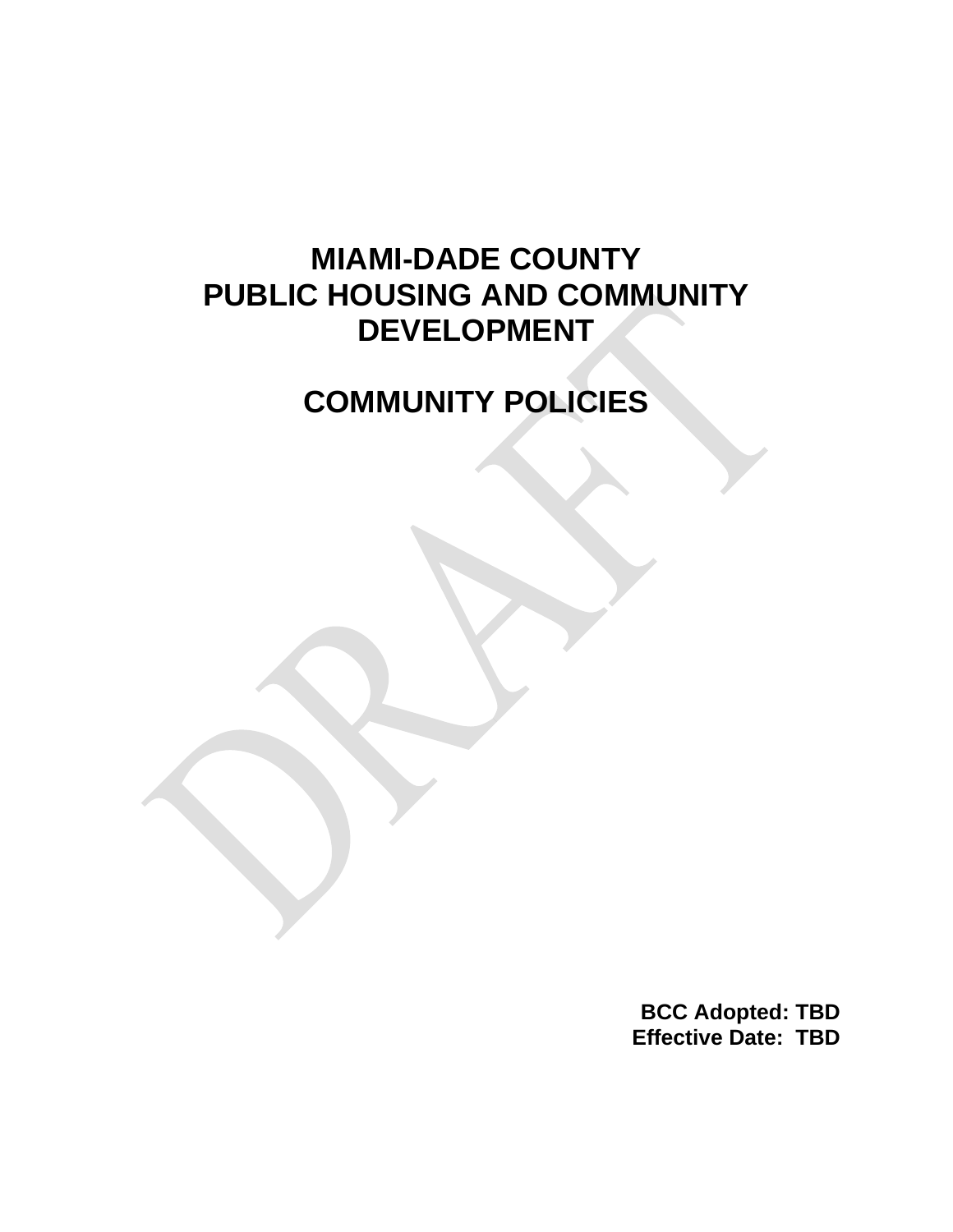# **MIAMI-DADE COUNTY** PUBLIC HOUSING AND COMMUNITY DEVELOPMENT **COMMUNITY POLICIES**

# **TABLE OF CONTENTS**

| $\mathsf{L}$ |  |
|--------------|--|
| II.          |  |
| III.         |  |
| IV.          |  |
| V.           |  |
| VI.          |  |
| VII.         |  |
| VIII.        |  |
| IX.          |  |
| Х.           |  |
| XI.          |  |
| XII.         |  |
| XIII.        |  |
| XIV.         |  |
| XV.          |  |
| XVI.         |  |
| XVII.        |  |
| XVIII.       |  |
| XIX.         |  |
| XX.          |  |
| XXI.         |  |
| XXII.        |  |
| XXIII.       |  |
| XXIV.        |  |
| XXV.         |  |
| XXVI.        |  |
| XXVII.       |  |
| XXVIII.      |  |
| XXIX.        |  |
| XXX.         |  |
|              |  |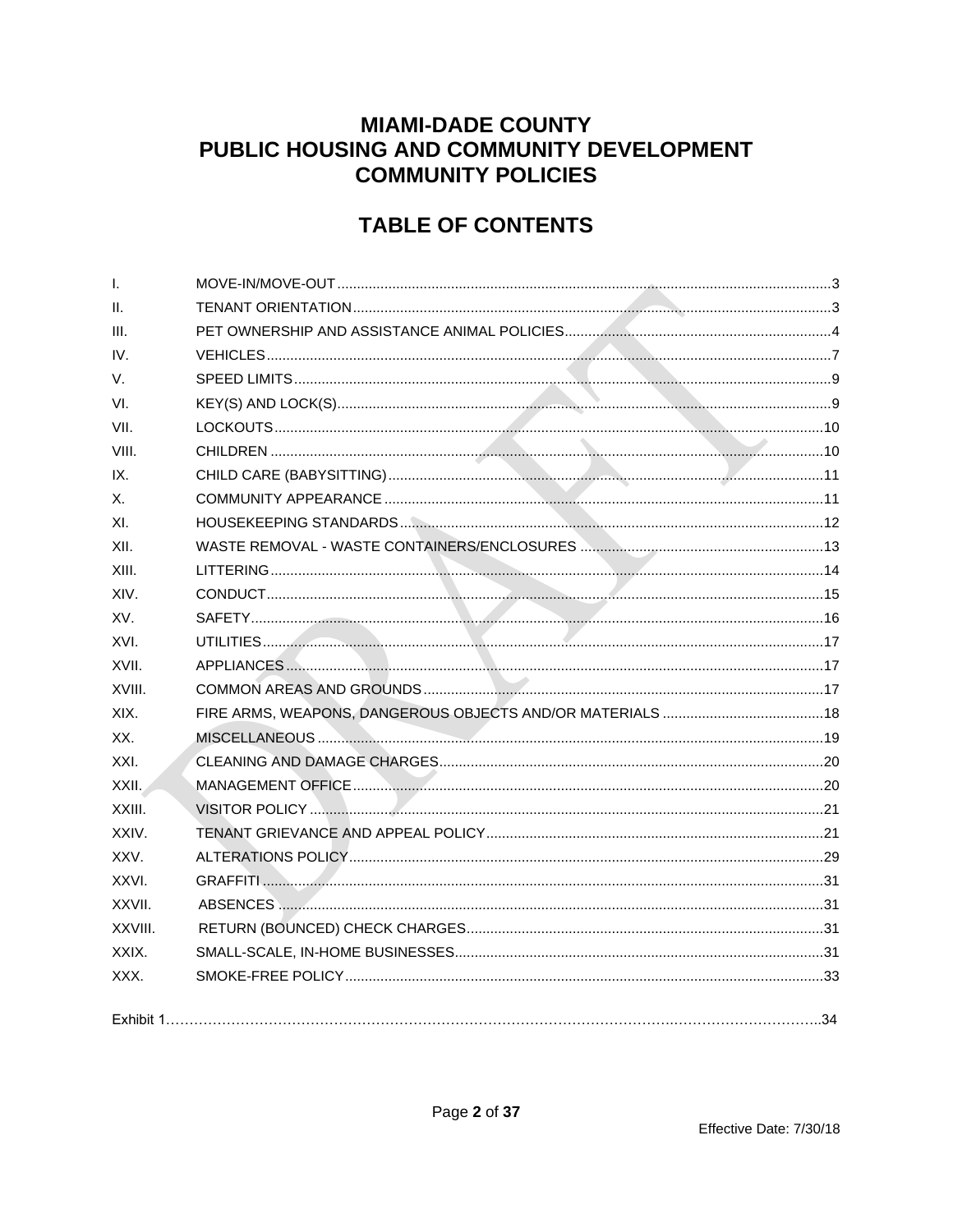# **MIAMI-DADE COUNTY**

# **PUBLIC HOUSING AND COMMUNITY DEVELOPMENT COMMUNITY POLICIES**

Miami-Dade County's (the County) Public Housing and Community Development (PHCD) Community Policies are developed for the purpose of affordable housing programs.

In exchange for rental payments, each Tenant is entitled to the exclusive use and enjoyment of their unit in a peaceful, quiet and community-oriented environment. Rules and regulations are not meant to infringe on the rights of any one Tenant, but rather to protect the rights of all the Tenants and the community as a whole. Tenants who do not comply with the rules and regulations of this Community Policies document which are incorporated by reference in the Tenant Lease Agreement, will be notified in writing of the noncompliance or violation(s). Noncompliance with, or violation(s) of the rules and regulations by a Tenant will be grounds for the termination of the lease agreement as allowed by law.

The County reserves the right to amend or supplement the Rules and Regulations contained herein upon service of reasonable notice to the Tenants.

All city, county, state and federal laws apply to each Tenant and their guest.

#### <span id="page-2-0"></span>**I. MOVE-IN/MOVE-OUT**

Moving into or moving out of the housing unit must be accomplished between the hours of 8:00 A.M. and 5:00 P.M. to minimize disturbance of residents. Vehicles must remain in the parking area and are not permitted on the lawns, walkways, or other access areas during the moving process.

#### <span id="page-2-1"></span>**II. TENANT ORIENTATION**

It is important that Tenants clearly understand the County rules and regulations thus the following Tenants are required to attend Tenant Orientation Training within the first 45 days of residency:

- A. All new Tenants
- B. Transfer Tenants
- C. Current Tenants who exhibit housekeeping difficulties as determined by unit inspections.

Refusal to participate in or unsuccessful completion of the training program will result in a fine and/or lease termination.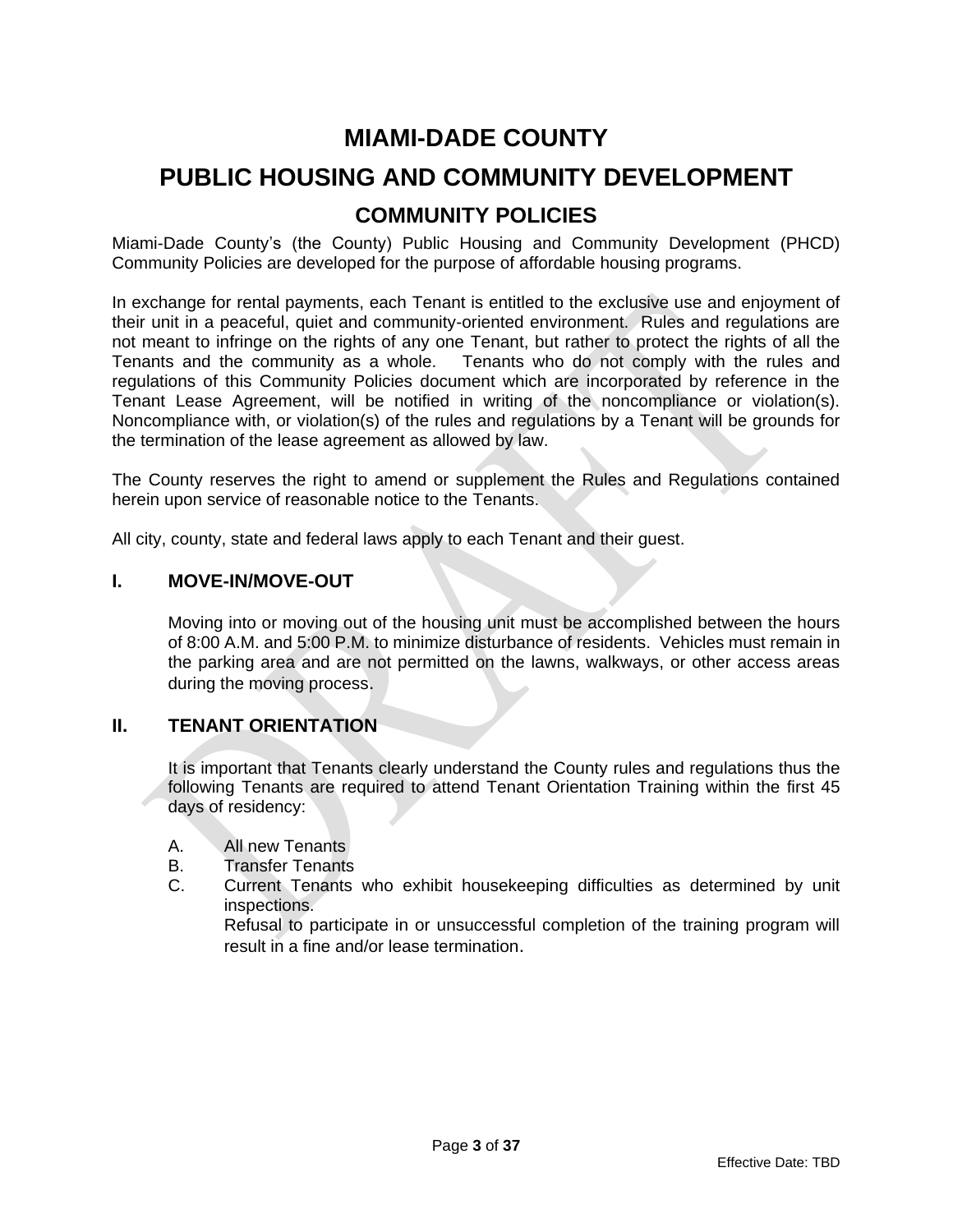# <span id="page-3-0"></span>**III. PET OWNERSHIP AND ASSISTANCE ANIMAL POLICIES**

THE PET OWNERSHIP AND ASSISTANCE ANIMAL POLICIES FOR THIS COMMUNITY ARE AS FOLLOWS:

PET OWNERSHIP POLICY

- A. **PET OWNERSHIP IS PERMITTED** to Tenants of public housing, subject to compliance under this Policy. A pet may be disallowed to a pet owner for failure to comply with the Pet Policy.
- B. **A TENANT OR PROSPECTIVE TENANT MUST OBTAIN WRITTEN PERMISSION** from the AMP administrator or designee before keeping any pet on or about the premises. The prospective pet owner may only obtain written permission for a pet by meeting all the applicable Lease Agreement and Pet ownership and assistance Policy requirements as outlined herein, and by participating in the mandatory pet registration. The pet owner must register their pet according to all requirements of this policy before bringing the pet onto the premises. Pet owners must comply with all terms of the Lease Agreement and the Policy.
- C. **THE ONLY ANIMALS ALLOWED AS PETS** are common household pets. The County will not register an animal that is not a common household pet. The definition of a common household pet is "A domesticated animal, such as a dog, cat, bird, rodent (including a rabbit), fish, or turtle, which is traditionally kept in the home for pleasure rather than for commercial purposes." This definition does not include any reptiles other than turtles. The list of animals not allowed as pets also includes (but is not limited to) raccoons, snakes, monkeys and pigeons. Any animals that are determined to constitute a nuisance or a threat to the health or safety of other Tenants, visitors, Department employees and/or any other persons on or about the premises are prohibited.
- D. All owners of a dog or cat shall pay an additional \$100 pet deposit to cover possible damages that the pet might cause in the development. The Tenant shall receive a refund of the unused portion of the pet deposit when the Tenant no longer owns a pet, or when they vacate the unit. The County may offer Tenants a payment plan for the pet deposit of \$50.00 up front and \$50 payable the following month.
- E. In accordance with the County's tenant grievance procedure, pet ownership may be revoked at any time s, if the animal becomes destructive, a nuisance or safety hazard to other Tenants, or if the Tenant/owner fails to comply with the following rules:
	- 1. The number of four legged, warm-blooded pets is limited to one such pet in each dwelling unit.
	- 2. The weight of any pet is not to exceed 20 pounds at the age of maturity.
	- 3. The designated area for walking pets and waste elimination will be determined at each site individually.
	- 4. Every Tenant owning a pet must abide by Miami-Dade County Animal Control ordinances pertaining to inoculations, licenses, and leash laws. Proof of such compliance must be shown when the pet is first registered and at annual reexaminations.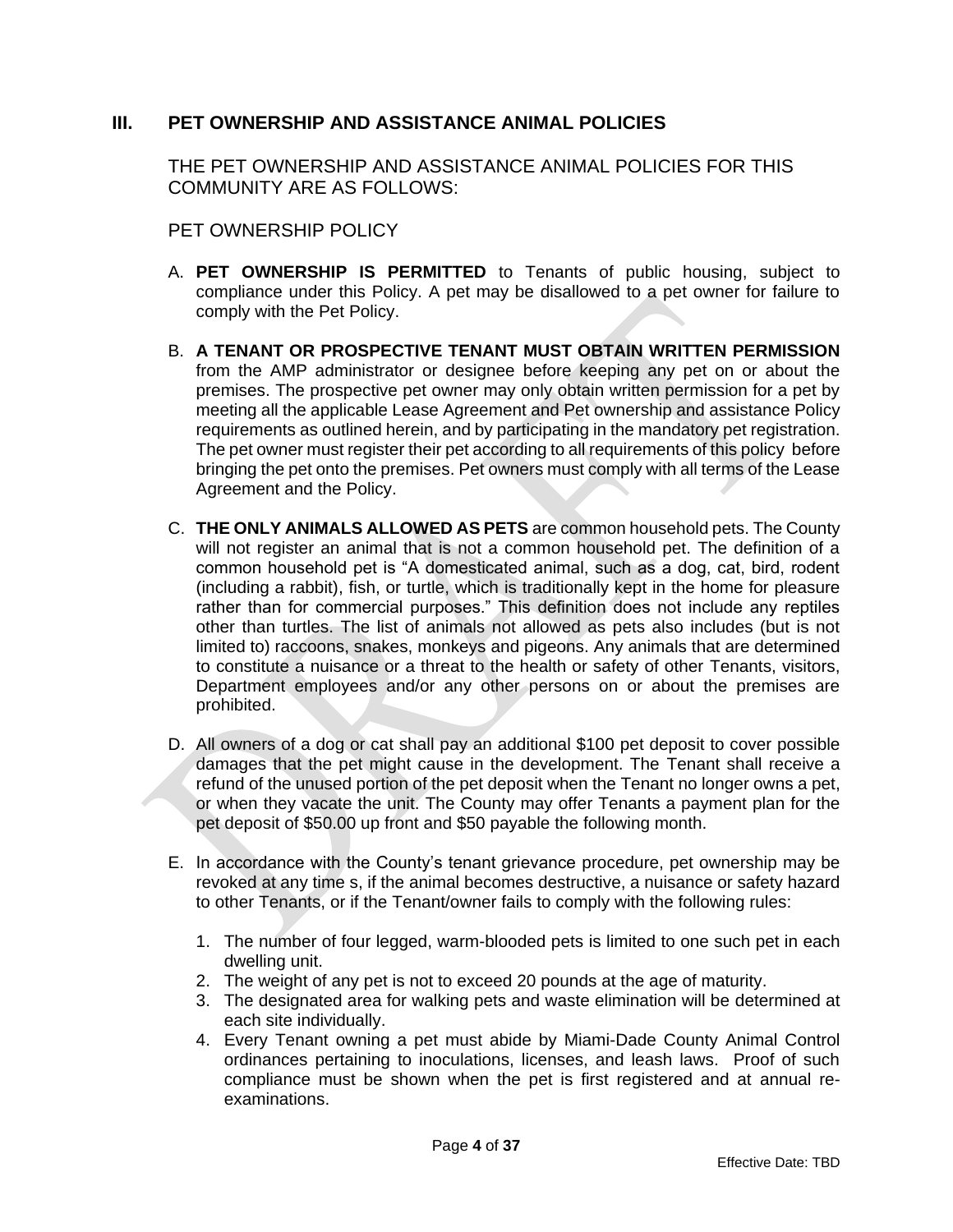- 5. All cats and dogs must be spayed or neutered. Certification of the applicable operation must be submitted during initial registration.
- 6. Animals that are exotic, unusual or different from normal household pets, such as monkeys, raccoons, snakes, pigeons, etc., or which are determined to constitute a nuisance to the health or safety of other Tenants and/or Department employees, are prohibited.
- 7. No pet may be kept in violation of state humane or health laws, or local ordinances. (Pit bulls are not permitted as pets unless in compliance with Miami-Dade County ordinance).
- 8. Dogs and cats shall remain inside the Tenant's unit unless they are on a leash and directly controlled by the owner. Birds, rabbits, and/or guinea pigs, etc. must be confined to a cage at all times.
- 9. Tenants are responsible for cleaning up after their pets. All animals must be fed on the Tenant's property or in the apartment.
- 10. Tenants shall take adequate precautions to eliminate any pet odors within or around their unit and maintain the unit in a sanitary condition at all times. Tenants are to provide for proper pet maintenance and disposal of waste.
- 11. The Tenant shall not permit any disturbance by their pet which would interfere with the peaceful enjoyment of other Tenants, whether by loud barking, howling, biting, scratching, chirping, or any other such activities.
- 12. Dogs and cats shall not interfere with the delivery of management, maintenance, postal, utility or Tenant services.
- 13. If pets are left unattended for 24 hours or more, the County may enter to remove the pet and transfer it to the proper authorities. The County accepts no responsibility for the pet under such circumstances. Tenants are to identify an alternative custodian for their pet in the event of illness or other absence from the unit.
- 14. Tenants are responsible for all damages, including costs of fumigation, caused by their pets. Owners are also responsible for any personal injuries attributable to the pet. Owners of dogs and cats will be assessed a maintenance charge for each occasion that the maintenance staff needs to clean up after the pet.
- F. All Tenants who own pets will abide by the above stipulated guidelines and will sign a copy of the provision governing ownership and care of pets. Tenants who violate these rules are subject to:
	- 1. Being required to get rid of the pet within seven (7) days of the notice by the County, unless the pet creates an immediate threat to health and safety of the general public, in which case the pet must be immediately removed by the Tenant or proper local authorities.
	- 2. Eviction.

# ASSISTANCE ANIMAL POLICY

A. **ASSISTANCE ANIMALS ARE NOT CONSIDERED PETS**. They are to be used to give assistance to persons with disabilities (a physical or mental impairment that substantially limits one or more major life activities, a record of such impairment, or being regarded as having such impairment) and are necessary as a reasonable accommodation. Assistance animals are also referred to as service animals, support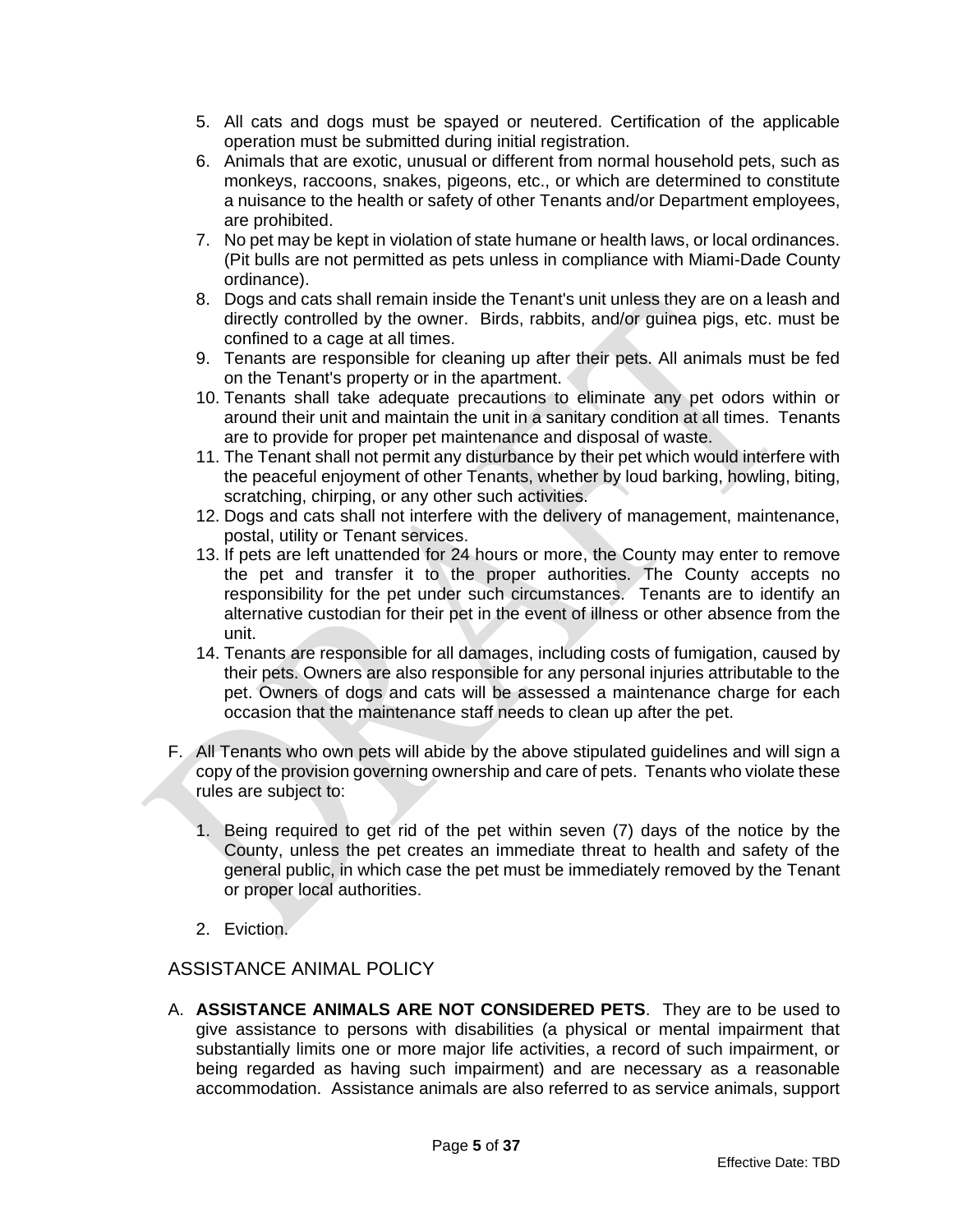animals or therapeutic animals. An assistance animal may be disallowed to an owner for failure to comply with the assistance animal policy.

- B. **A TENANT, OR PROSPECTIVE TENANT, MUST OBTAIN WRITTEN PERMISSION**  from the Asset Management Project (AMP) administrator or designee before keeping any assistance animal on or about the premises. Written permission shall not be unreasonably denied. The assistance animal owner must register their assistance animal according to all requirements of the Policy before bringing the assistance animal onto the project premises. Assistance animal owners must comply with all terms of the Lease Agreement and the governing policies and procedures.
- C. Owners of assistance animals are not required to pay a pet deposit described herein. Notwithstanding this exception from having to pay a deposit does not exclude the assistance animal owner from liability for any damages caused to the premises by such assistance animal.
- D. Any assistance animals that are determined to constitute a nuisance or a threat to the health or safety of other persons on or about the premises are prohibited.
- E. The County will only allow a Tenant's or prospective Tenant's assistance animal to reside in the Tenant's unit if:
	- 1. A qualified health professional certifies in writing that the Tenant or a member of their family is a person with a disability;
	- 2. a qualified, health care professional certifies in writing that the animal is needed to assist with the disability;
	- 3. the requested animal actually assists the person with a disability;
	- 4. the Tenant or prospective Tenant delivers true and accurate copies of the certifications referred to in Sections E(1) and E(2) to the AMP administrator or designee; and
	- 5. the AMP administrator or designee provides written approval to the Tenant or prospective Tenant indicating that the requested animal is acceptable as an assistance animal according to the rules set forth in this section.
- F. Assistance animal ownership may be revoked at any time subject to the County grievance procedure, if the assistance animal becomes destructive, a nuisance or safety hazard to other Tenants, or if the Tenant/owner fails to comply with the following rules:
	- 1. The assistance animal owner must use the designated area for walking assistance animals and waste elimination that is determined at each site individually.
	- 2. Every Tenant owning an assistance animal must abide by Miami-Dade County Animal Control ordinances pertaining to inoculations, licenses and leash laws. Proof of such compliance must be shown when the animal is first registered and at annual re-examinations.
	- 3. No assistance animal may be kept in violation of state humane or health laws, or local ordinances. Pit bulls are not permitted as assistance animals unless in compliance with Miami-Dade County Ordinance.
	- 4. Dogs and cats that are assistance animals shall remain inside the Tenant's unit unless they are on a leash and directly controlled by the animal's owner. Birds, rabbits, and/or guinea pigs, etc. must be confined to a cage at all times.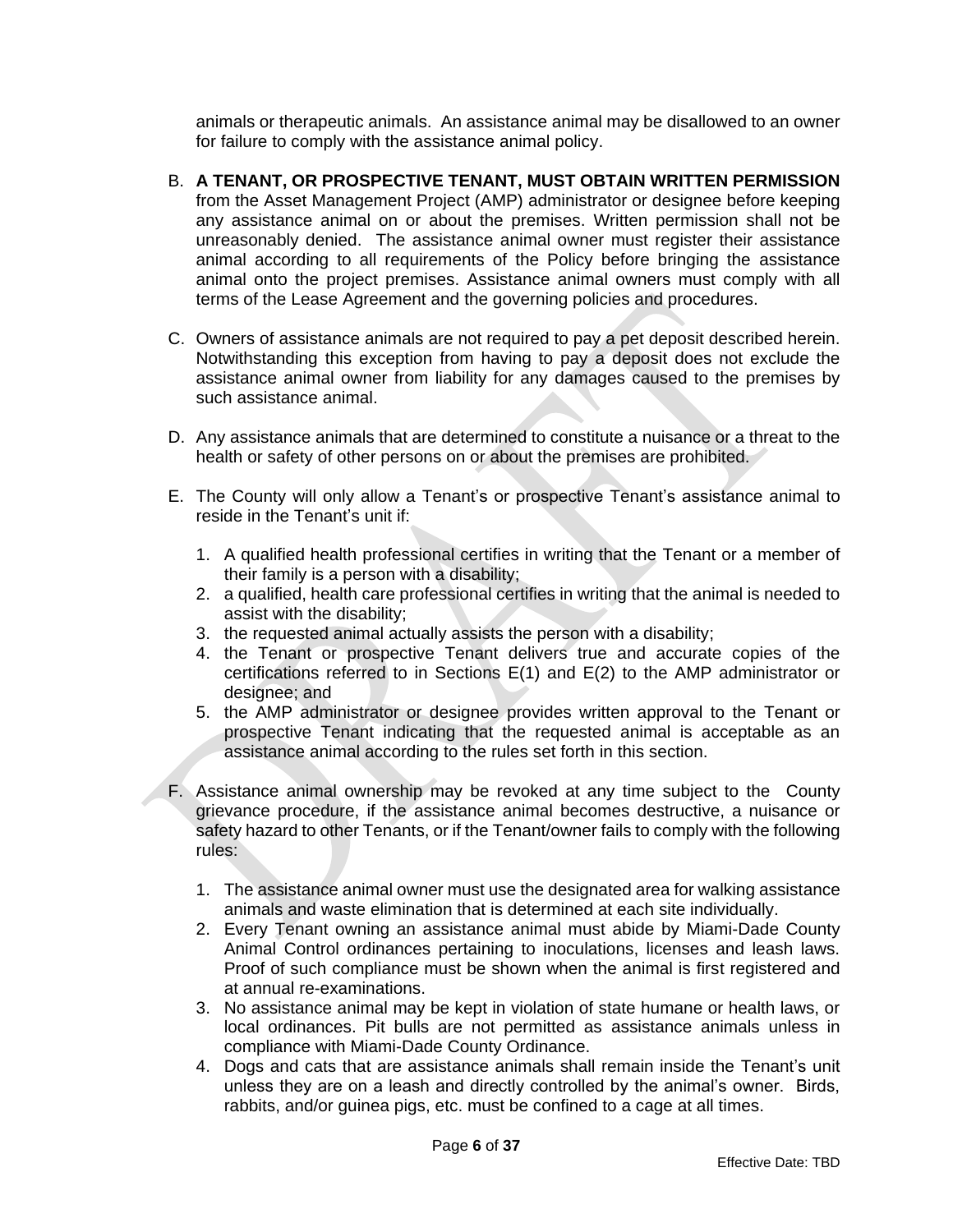- 5. Tenants are responsible for cleaning up after their assistance animals. All assistance animals must be fed on the Tenant's property or in the apartment.
- 6. Owners of assistance animals must care for their animals in such a way as to ensure that their premises are maintained in a clean and sanitary condition.
- 7. Owners of assistance animals must control their animals in such a way as to ensure that their animals do not interfere with their neighbors' rights to enjoy their premises in a safe and peaceful manner. The assistance animals must not be a nuisance or threat to the safety of other Tenants, visitors, County employees and/or any other persons on or about the premises are prohibited.
- 8. Assistance animals shall not interfere with the delivery of management, maintenance, postal, utility or Tenant services.
- 9. If an assistance animal is left unattended for 24 hours or more, the County may enter to remove the animal and transfer it to the proper authorities. The County accepts no responsibility for the animal under such circumstances. Tenants are to identify an alternative custodian for their assistance animals in the event of illness or other absence from the unit.
- G. The County will consider a waiver to any of the provisions of the Assistance Animals section of this Policy regarding assistance animals on a case-by-case basis, should any of the provisions of the Policy conflict with a Tenant's bona fide right to an assistance animal where such animal is necessary to a Tenant as a reasonable accommodation.
- H. All Tenants who own assistance animals will abide by the above-mentioned guidelines and will sign a copy of the provision governing ownership and care of the assistance animal. Tenants who violate these rules are subject to:
	- 1. Being required to get rid of the assistance animal within seven (7) days of the notice by the County, unless the assistance animal creates an immediate threat to health and safety of the general public, in which case the assistance animal must be immediately removed by the Tenant or proper local authorities.

# <span id="page-6-0"></span>**IV. VEHICLES**

All motorized vehicles parked on the development community property must comply with the following community rules:

- A. All Tenant's motorized vehicle(s) parked at the development community must be registered with the site management office staff. Vehicle registration must reflect as owner or co-owner the name of one or more household members listed in Article III of the Lease. Vehicles not registered with management may be towed at the owner's expense in accordance with Florida State Law. No vehicle may be registered using the dwelling unit as the address for the vehicle registration with the State of Florida by any person not listed in Article III of the Lease.
- B. Any vehicle(s) within the boundaries of the property found to be in an inoperable condition or illegal to operate will be towed at the owner's expense. Inoperable condition includes, but is not limited to: flat or missing tire(s) mechanical problem(s), (i.e. motor will not start, drive train problem, no brakes), or damage from a collision. Illegal to operate includes, but is not limited to, a broken windshield or head lamp, no current registration, no current emission approval, or no current license tags.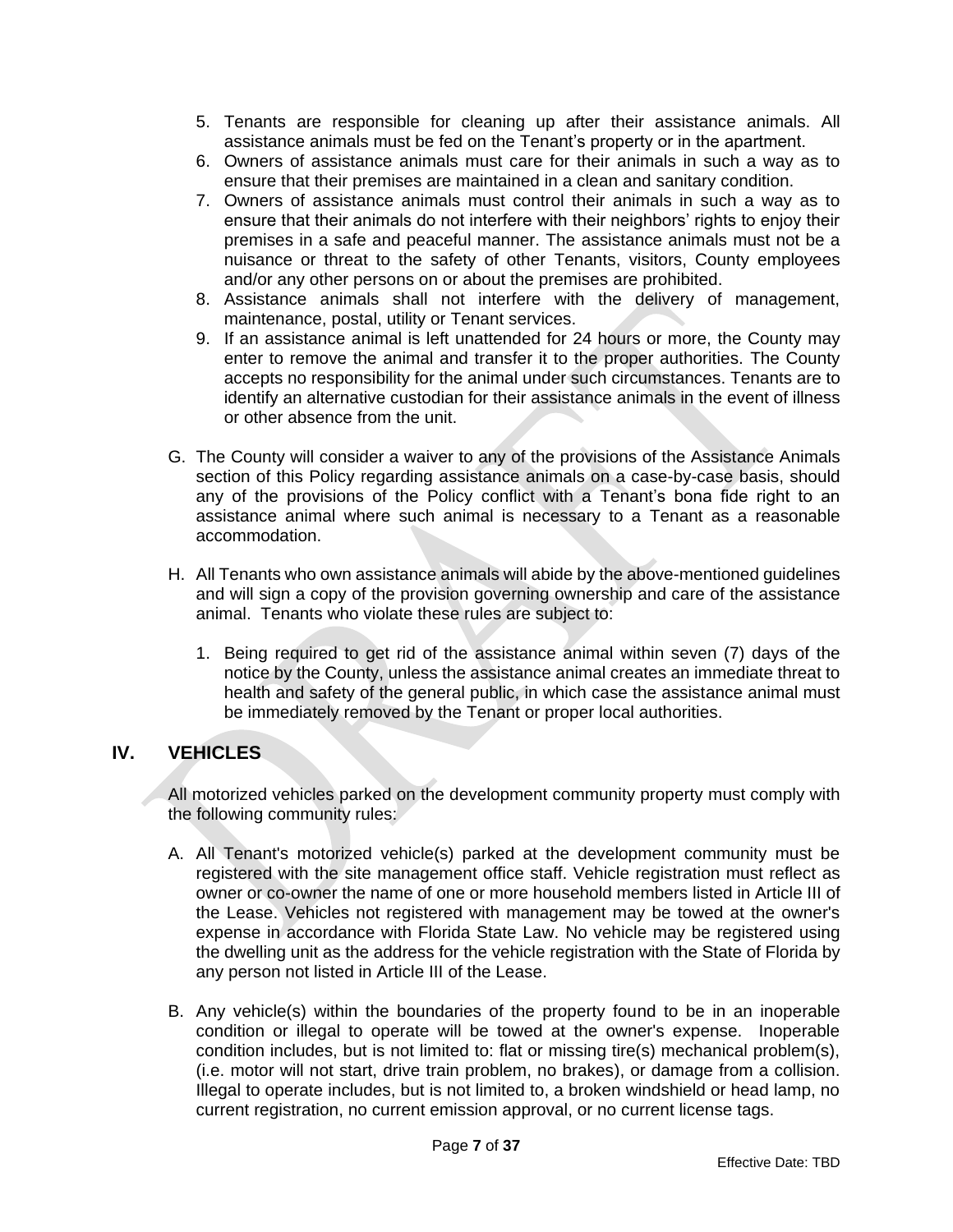- C. The storage of Tenant/non-Tenant vehicle(s) is strictly prohibited. If not immediately removed, the vehicle(s) will be towed at the owner's expense.
- D. All vehicles are to be maintained with legal license plates, vehicle registration, and insurance as is required by Florida State Law.
- E. **Washing vehicle(s) with water provided by the development community is strictly prohibited.** Violation of this rule will result in a \$50.00 charge to be assessed against the resident for each violation of this rule. The charge must be paid in full within two (2) weeks of written notice of this charge. Residents will be charged \$75.00 for allowing any violation of this rule by any guest.
- F. **The repair of vehicles on the development community property is strictly prohibited.** Any vehicle deemed under repair and inoperable by management will be towed from the property after serving proper notice to the owner. Battery assisted starting of vehicles and changing flat tires is permitted provided the vehicle is not left unattended on any type of jack, jack stand, or block at any time.
- G. Vehicles with a fluid leak (oil, transmission fluid, radiator, etc.) will not be parked within the physical boundaries of the property at any time. Any vehicle with a fluid leak will be removed from the property immediately upon written notification from management. The vehicle will not be allowed to be parked at the development unit until proof of repair of the fluid leak is provided to the site management staff. The Tenant(s) on the Lease will be responsible for any cleaning and/or damages to the parking lot surface. The Tenant(s) on the Lease will reimburse the development community for all costs within two (2) weeks of receipt of written notice of all charges.
- H. Vehicles with loud mufflers or any other type of noisy mechanical attachment or defect will be removed from the property immediately upon receipt of written notification from management. The vehicle will not be returned to the property unit until written proof of repairs to correct the problem(s) has been provided to the AMP administrator or designee.
- I. All motorcycles, mini-bikes, and any other type of recreational vehicle are strictly prohibited from operation within the physical boundaries of the development. All motorcycles, mini-bikes, or any other type of recreational vehicle must be approved, in writing, by management prior to the vehicle being brought onto and/or stored within the development boundaries.
- J. Parking of any kind is not guaranteed. Vehicles will be allowed to park in designated parking areas according to the County's established parking policy for the development. Motorized vehicles are considered parked when stopped for any period of time. It is the Tenant's responsibility to inform guests where to park.
- K. Any vehicles not properly parked within designated parking areas will be towed at the owner's expense. Any vehicle parked in a "NO PARKING" area (i.e. fire lanes, loading zones, service zones, walkways, or sidewalks within the development community) will be towed at the owner's expense. Vehicles without proper handicapped tags parked in spaces designated for handicapped parking will also be towed at the owner's expense.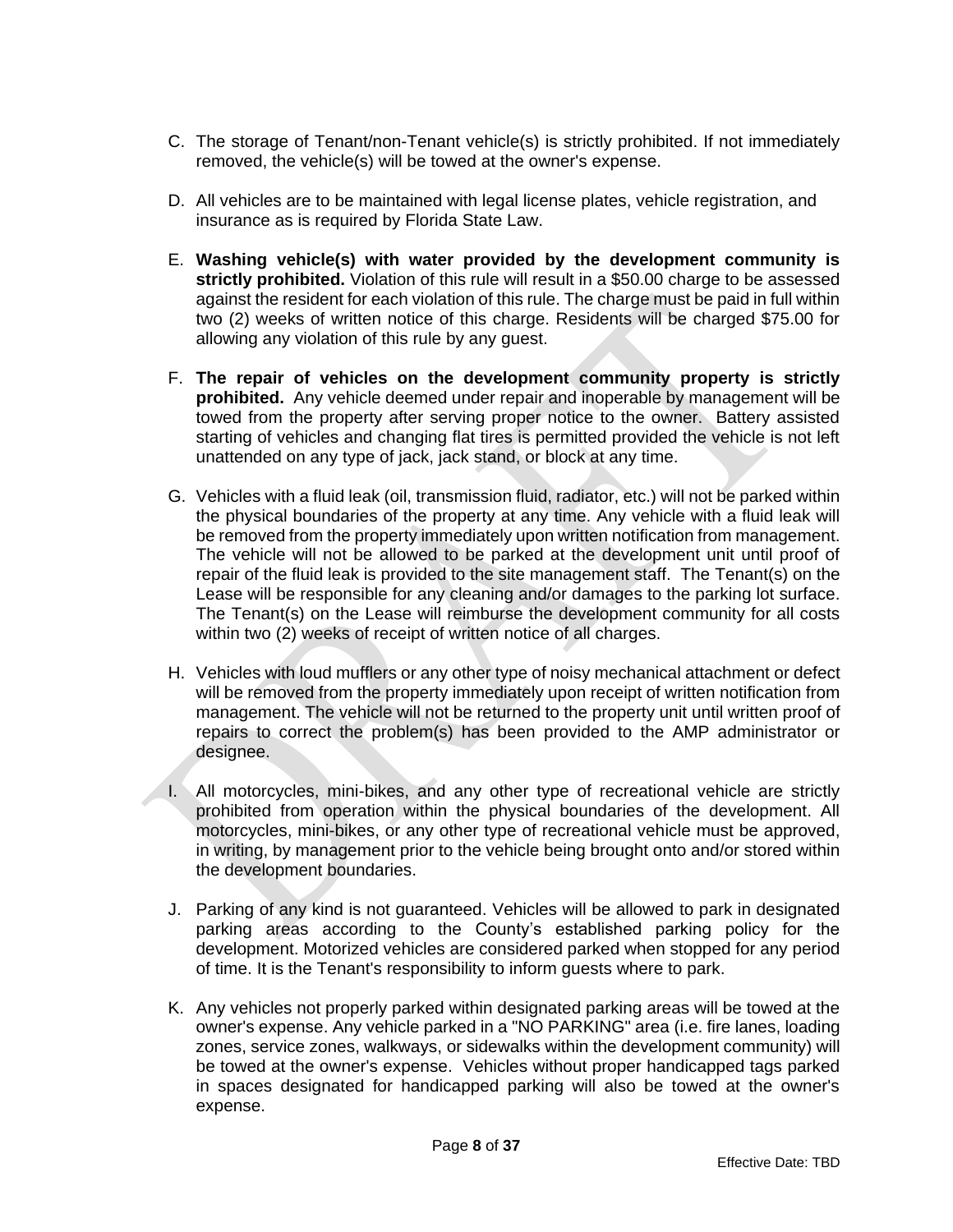- L. The driving, parking, and/or operation of any type of vehicles on the lawns are strictly prohibited. Vehicles may be operated on the driveways and parking lots only. Violations will result in corrective action deemed necessary by management and/or local police agencies. Vehicles in violation will be towed at the owner's expense.
- M. Management is not responsible for the safety or security of your vehicle(s) or your guest's vehicle(s). See also section XV, item (A).
- N. The parking or driving of commercial vehicles used by Tenants for work is prohibited within the boundaries of the property. All vehicles weighing more than 4,000 pounds are prohibited within the boundaries of the development except for the temporary delivery of goods or services to the property and/or Tenants.
- O. Large trucks, motor homes, boats and trailers, utility trailers, commercial vans and/or trucks, motorcycles, 4-wheelers, excavation equipment, or any commercial equipment is strictly prohibited from the development property.
- P. Towing service is provided to this development community by:

| Address: ___________ |        |      |  |
|----------------------|--------|------|--|
|                      | State: | Zip: |  |
| Telephone:           |        |      |  |

# <span id="page-8-0"></span>**V. SPEED LIMITS**

A. For the protection of all Tenants and their children, the speed limit within the development is **10 M.P.H.** All Tenants and/or their guests are required to comply with this speed limit and to operate motorized vehicles with caution within the development. Violation may result in lease termination.

# <span id="page-8-1"></span>**VI. KEY(S) AND LOCK(S)**

- A. Keys are issued to all Tenants at the time of move-in. **Any alteration, addition, and/or replacement of a lock(s) are strictly prohibited.** Locks installed by the Tenant will be removed by management and the Tenant charged for the expense.
- B. Should the lock require changing for any reason other than the lock's failure to operate correctly due to normal wear and tear, there will be a fee per lock as shown in Exhibit 1. This Lock Fee will be charged to the Tenant(s) in those cases which include, but are not limited to: 1) Abuse of the lock by a household member, guest, friend or relative; 2) failure of Tenant to notify management of required lock repairs; 3) Other. Payment of the Lock Fee is due within two (2) weeks of receipt of written notice for the charge(s).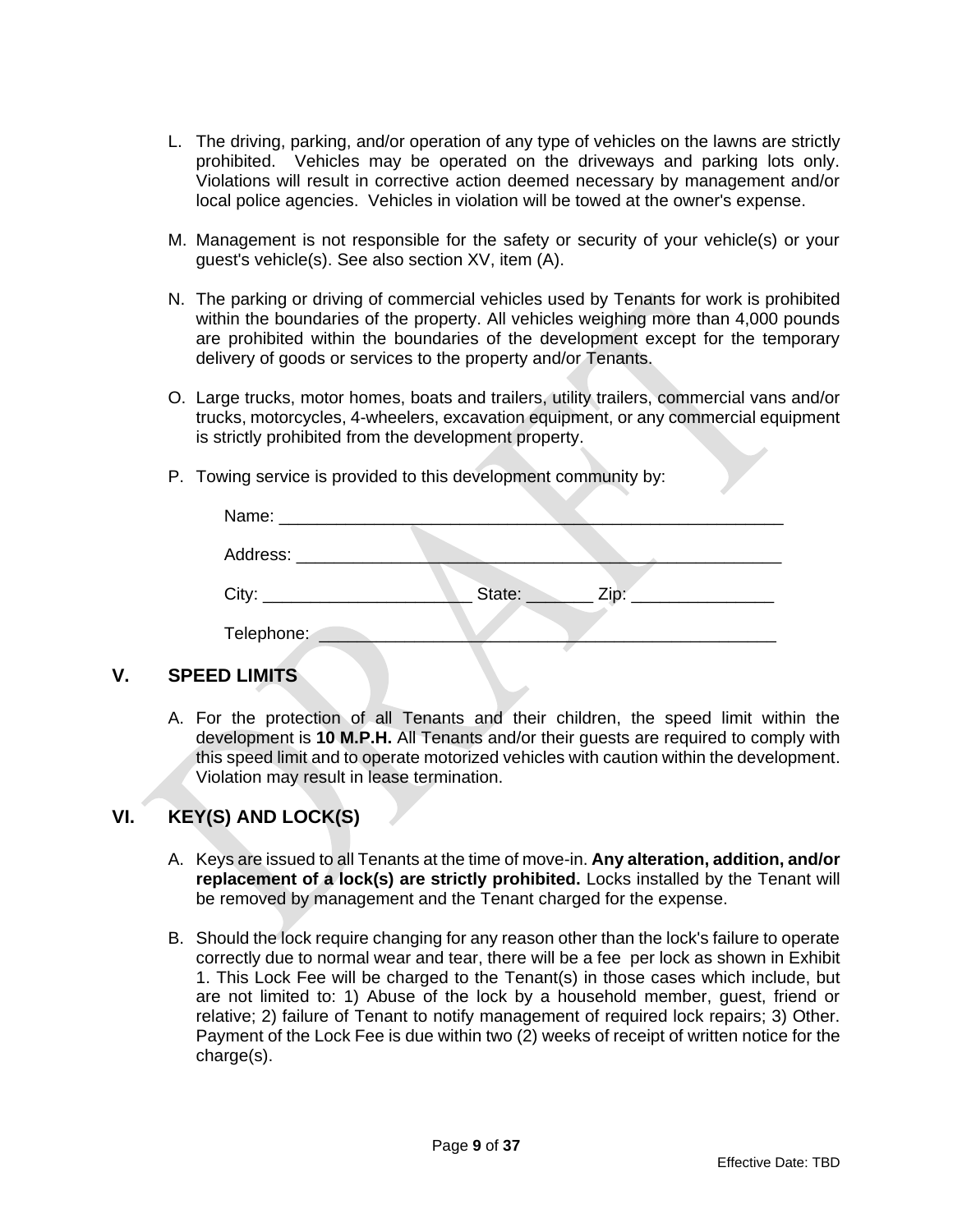- C. When a Tenant requests a lock change to ensure their level of personal comfort, a Lock Change Fee is payable per Exhibit 1 for each lock changed. Exceptions may be considered for victims of domestic violence, dating violence, sexual assault, sexual battery and stalking.
- D. Keys will be issued for household members only. Two (2) entry keys are provided per household at move-in time. One (1) key is issued per household (when applicable) for the laundry facility, mailbox, and storage facility. Additional keys may be purchased for a fee per Exhibit 1. The number of keys of each kind is not to exceed the number of persons in the household. Tenants are not permitted to provide keys to relatives, friends, or guests without the express written consent of the AMP administrator or designee. In such cases, the Tenant will provide a written request to management relieving management of all liability in the issuance and usage of the requested key(s) to a relative, friend, or guest.
- E. The Tenant(s) on the Lease are responsible for the control of and return of all keys issued during their term of possession of the apartment. Failure to return all keys issued will result in a charge, as shown in Exhibit 1, for each lock change as a result of the missing key(s).

# <span id="page-9-0"></span>**VII. LOCKOUTS**

- A. Tenant(s) on the Lease are responsible to provide access to their unit to members of the household listed in the Lease. Repeated requests for access to the unit by household members will not be granted by management.
- B. **AFTER HOUR LOCKOUTS WILL BE CHARGED.** There will be a Lockout Fee for any lockout occurring between the "closed" office hour which is 5:00 p.m. and 8:00 a.m. Monday through Friday. On weekends and holidays, the Lockout Fee is also applicable for any lockout occurring between the hours of 5:00 p.m. and the opening of the office the next business day. This Lockout Fee is due within two (2) weeks of written notice of the charge(s). See Exhibit 1 for fee amount.

# <span id="page-9-1"></span>**VIII. CHILDREN**

- A. All Tenants/parents/legal guardian(s) are responsible for the conduct of their children and the children of their guest/visitors. Tenants/parents/legal guardian(s) are to execute proper supervision of their children at all times. Young children must be attended by a parent or adult guardian when playing outside. Failure of Tenants/parents/legal guardian(s) to exercise control of children whose activities result in a violation of the Lease Agreement or the Community Rules and Regulations will be considered in noncompliance with and violation of the Lease Agreement.
- B. Children's toys, personal items and other play things should not be left on the sidewalks, near stairways, or in common entries or hallways. For their own safety, children are not allowed to play or ride bicycles in the parking lots, streets, driveways, laundries, and/or stairways.
- C. Children's toys, personal items and other play things should not be left unattended or abandoned on the grounds. To other Tenants this is unsightly and detracts from their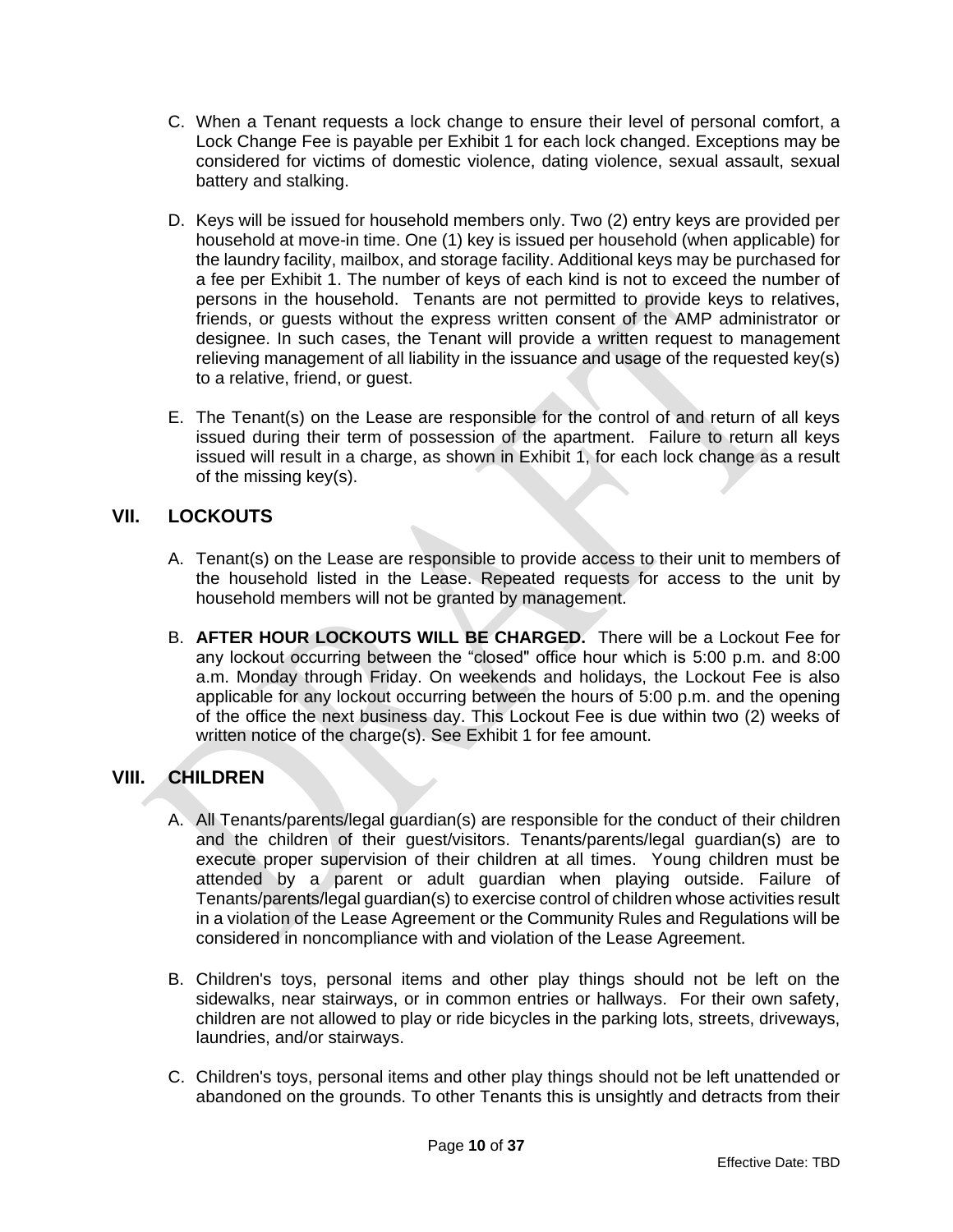development community appearance. The unattended or abandoned toys, personal items and other play things present a potential safety hazard. Therefore, any abandoned or unattended toys, personal items or play things in any of the common areas will be disposed of as necessary without prior notice if the owner is unknown.

D. No personal item(s) belonging to household members is permitted to be left unattended or abandoned in the common areas. These items present a potential safety hazard and delay the lawn maintenance service. Therefore, any abandoned or unattended personal item(s) in any of the common areas will be disposed of as necessary without prior notice if the owner is unknown.

# <span id="page-10-0"></span>**IX. CHILD CARE (BABYSITTING)**

- A. Childcare, for a fee or no fee, within the community boundaries is prohibited unless authorized by a duly formed home-based business under Section XXIX of these Community Policies. The AMP administrator or designee must be consulted and written permission obtained for Tenants wishing to care for (baby-sit) any children not of the immediate family for a temporary period of time. The care of children not of the immediate family for a term of more than five (5) days is not allowed.
- B. A baby-sitter for children of the immediate family is allowed provided all adults in the household are employed. The Tenant(s) of the Lease are responsible for the actions of the baby-sitter. The AMP administrator or designee must be consulted and written permission obtained for Tenants to employ a baby-sitter for children of the immediate family. The baby-sitter must comply with all terms of the Lease and the Community Rules and other regulations which apply to this development community.

# <span id="page-10-1"></span>**X. COMMUNITY APPEARANCE**

- A. All window coverings must have a white backing and be attractive in the surroundings. Sheets, blankets, aluminum foil or other unauthorized items are not acceptable for window coverings.
- B. No personal, seasonal, or special use or other unsightly items may be stored or displayed on balcony, patio area, or common entries. Only furniture designed for outside use may be placed on the patio or balcony.
- C. Patio furniture must be approved exterior furniture and must be maintained in an acceptable condition. The exterior storage of any other type of items or furniture is prohibited.
- D. Sidewalks, entrances, passages stairways, corridors, hallways and courtyards should not be obstructed, encumbered, or used for any purpose other than entering and exiting the unit.
- E. The lawns and/or common areas should be kept free of unattended or abandoned furniture, toys and other personal property.
- F. No signs, advertisements, notices, other lettering or flyers should be exhibited, inscribed, painted, or affixed by any Tenant or guest on or to any part of the exterior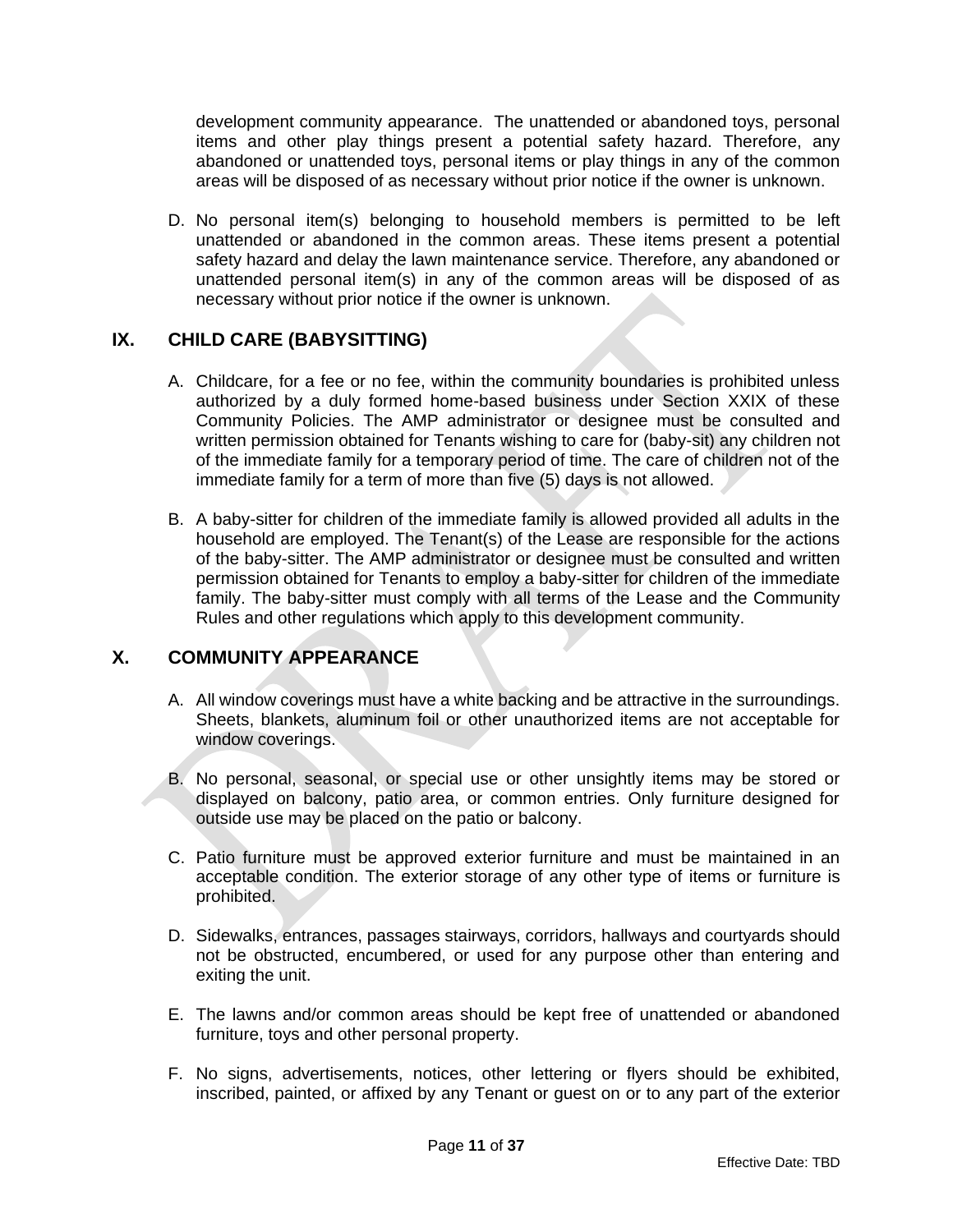of the building or community property without the express written consent of the AMP administrator or designee.

- G. Street and building numbering may not be altered by the Tenant.
- H. No awning, radio antenna, television antenna, wires, or other projections are allowed in and/or about any part of the buildings and/or common areas. All requests for cable television installations must be directed to the AMP administrator or designee.
- I. Trees, shrubbery and lawn turf are a vital part of the community. Tenants are financially responsible for any damage, destruction or mutilation to any part of the common areas caused by their household members, visitors or guests.
- J. All items placed in the assigned storage area will be stacked and stored as neatly as possible. Storage and/or placing any personal belonging(s) in the entry aisle of the storage room are prohibited. This is a fire and safety hazard. Any and all items left in the entry aisle will be disposed of as deemed necessary by management without prior notice.

#### <span id="page-11-0"></span>**XI. HOUSEKEEPING STANDARDS**

- A. In keeping with the federal regulations governing the public housing program, the AMP administrator or designee will inspect each unit at least annually in accordance with the Department's inspection schedule to determine compliance with the following standards of housekeeping. The AMP administrator or designee will notify the Tenant in writing if they fail to comply with the standards as listed below. Failure of a second inspection within a month of the annual inspection which results in a threat to health or safety of the Tenant or other Tenants is a violation of the lease terms and may result in additional charges and/or eviction.
- B. GENERAL AREA STANDARDS
	- 1. Walls, floors and ceilings should be clean and free of dirt, grease, holes, cobwebs, fingerprints and any other hazards.
	- 2. Windows must be clean and operable. Stickers, decals, tinting and signs are prohibited. Windows must not be blocked by any objects which may hinder their use as a means of escape during an emergency. Window coverings are required. Shades or blinds should be intact.
	- 3. Woodwork should be clean, free of dust, gouges and scratches.
	- 4. Doors should be clean, free of grease and fingerprints. Doorstops should be present and locks work.
	- 5. Heating units should be dusted and access uncluttered.
	- 6. Smoke detectors should be operable and not covered. Any malfunctions shall be reported immediately to the Landlord. Tenant shall not damage, remove, tamper with or otherwise interfere with the normal operation of smoke detectors, sprinklers or other devices within the dwelling unit or development.
	- 7. Fire extinguishers should be kept within easy reach in the event of an emergency or in the installed brackets where provided.
	- 8. Trash should be disposed of properly and not left in the unit.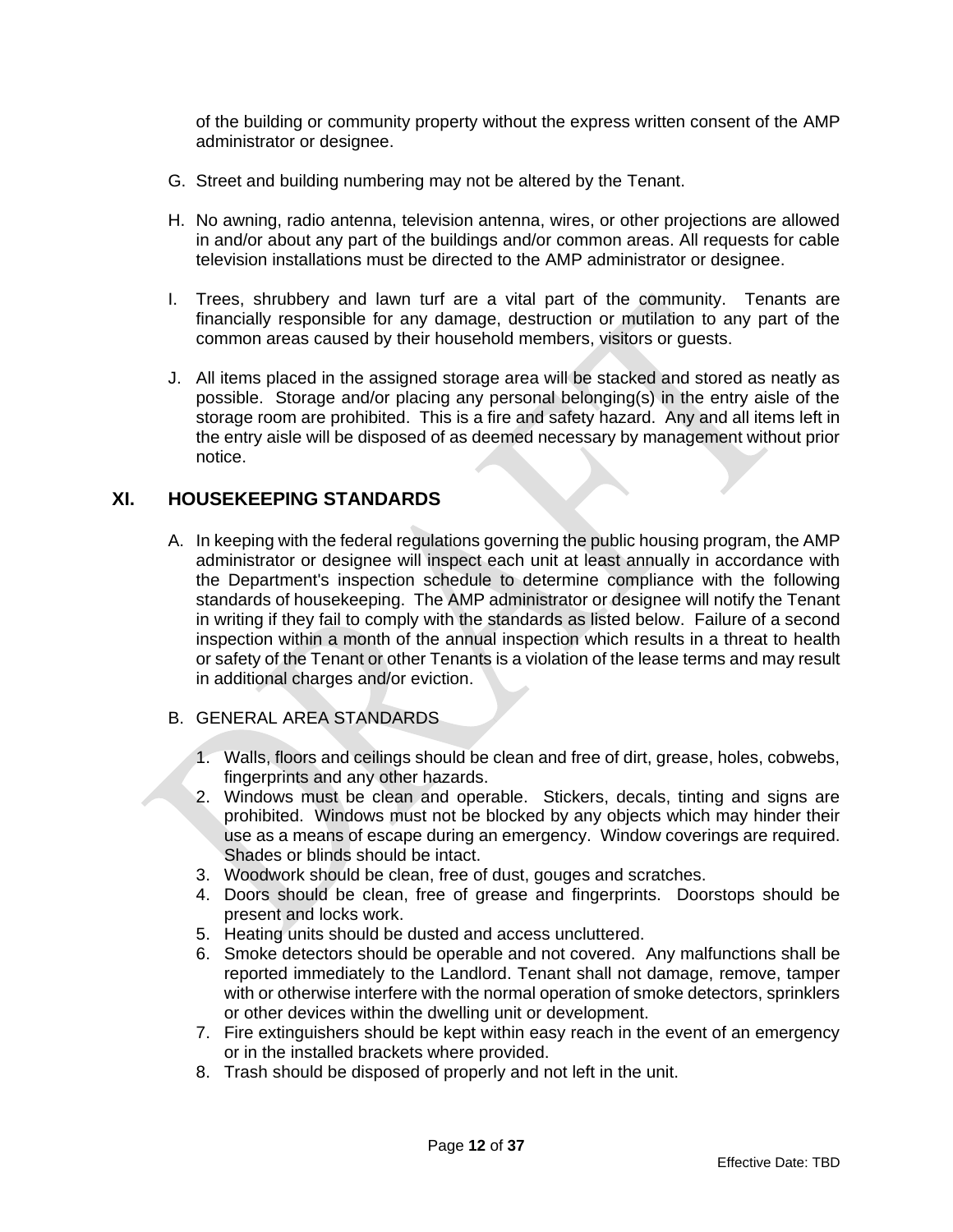9. The entire unit should be free of rodent or insect infestation. The evidence of the presence of any pests must be reported to the Landlord. Failure to cooperate may result in adverse lease violation action, including eviction.

#### C. KITCHEN AREA STANDARDS

- 1. Stove should be clean and free of food and grease.
- 2. Refrigerator should be clean and drawers operational. The freezer should not be overly packed where freezing is hampered. All doors should be closed and handles in place. **Do not use acid-based cleaners** as they may cause the refrigerator to rust.
- 3. Cabinets should be clean and neat. Cabinet surface and countertop should be free of grease and spoiled food. Cabinets should not be overloaded. Storage under the sink should be limited to small or lightweight items to permit access for repairs. Heavy pots and pans are not to be stored under the sink.
- 4. Exhaust fan should be free of grease and dust and remain uncovered.
- 5. Sink should be clean, free of grease and garbage. Dirty dishes should be washed and put away in a timely manner.
- 6. Food storage areas should be neat and clean without spilled food.
- 7. Trash/garbage should be stored in a closed container until removed to the disposal area.

#### D. BATHROOM AREA STANDARDS

- 1. Toilet and tank should be clean and odor free.
- 2. Tub and shower should be clean and free of excessive mildew. Where applicable, shower curtains should be in place, and of adequate length.
- 3. Sink and medicine cabinet should be clean.
- 4. Exhaust fans should be free of dust and remain uncovered.

# E. STORAGE AREA STANDARDS

- 1. Linen closets should be neat and clean.
- 2. Other closets should be neat and clean. No flammable materials should be stored in the unit.
- 3. All storage areas should be clean, neat and free of hazards.

# <span id="page-12-0"></span>**XII. WASTE REMOVAL - WASTE CONTAINERS/ENCLOSURES**

Waste containers are provided for the purpose of trash and garbage disposal. Tenants are required to use the containers provided.

- A. No trash or garbage accumulation is allowed in the unit. No discarded trash, garbage and/or household or personal item(s) is allowed in storage areas, laundry facilities, common areas or anywhere on the community property but must be placed in trash containers provided by the development community.
- B. All trash and garbage must be placed in a plastic bag, sealed, and properly placed **inside** the dumpster. Trash and garbage are not to be placed on top or beside the waste container(s). Tenants are responsible for the proper disposal of their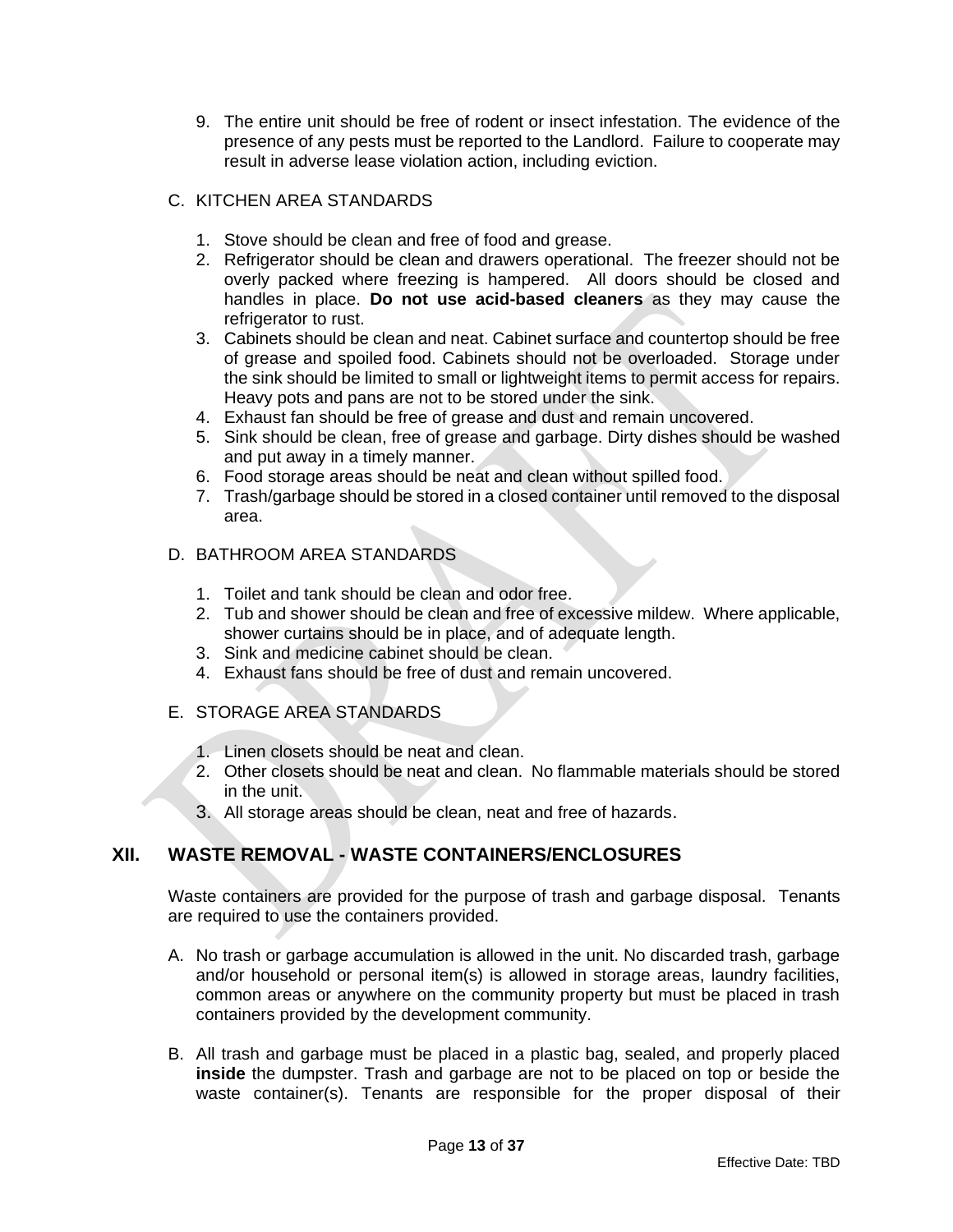trash/garbage. Failure to place all trash/garbage in the dumpster may result in a \$40.00 Littering Fee for a first offense and \$40.00 Littering Fee for each subsequent violation. (See Item XIII, Littering). Repeated violations could result in the termination of the Lease Agreement.

- C. The dumpster lids or doors must be kept closed at all times to discourage entry by birds, animals and children.
- D. The placing of discarded furniture, mattresses, box springs, or other personal property in or around the waste container(s), and/or any common areas or within the property boundaries is strictly prohibited.
- E. It is the responsibility of the Tenant to remove from the property, and properly dispose of, all unwanted household item(s) or personal property. The total cost to management for the removal of the unwanted household item(s) or personal property will be charged to the Tenant. Payment from the Tenant is due within two (2) weeks of receipt of written notice of the charges.
- F. The improper disposal of trash, garbage and/or other disposable household or personal item(s) may result in littering penalties as listed under "Littering".
- G. The placing or dumping of any highly flammable material in the waste container(s) which will or may cause fire in the dumpster is strictly prohibited.

#### <span id="page-13-0"></span>**XIII. LITTERING**

Littering is the intentional or unintentional disposal or abandonment of unwanted household or personal items contrary to established methods of disposal of said items.

- A. Disposal of cigarette butts and/or other smoking material(s) on development community grounds is strictly prohibited. Tenants who violate this rule are subject to the Littering Fees listed below.
- B. Disposal of items as small as candy, chewing gum wrappers, and/or soda cans to as large as a mattress or sofa on development community grounds is strictly prohibited. Tenants who violate this rule are subject to the Littering Fees listed below.
- C. The first offense of Littering will result in written notification from management in regards to the incident.
- D. The second offense of Littering will result in written notification from management in regards to the incident and a minimum \$40.00 fee, or actual cost, charged to the Tenant(s). Payment in full is due within two (2) weeks of receipt of written notice of the charges.
- E. Any and all subsequent offenses after the second will result in a written notification from management in regards to the incident and a \$40.00 fee, or actual cost, per incident, charged to the Tenant(s). Payment in full is due within two (2) weeks of receipt of written notice for the charges.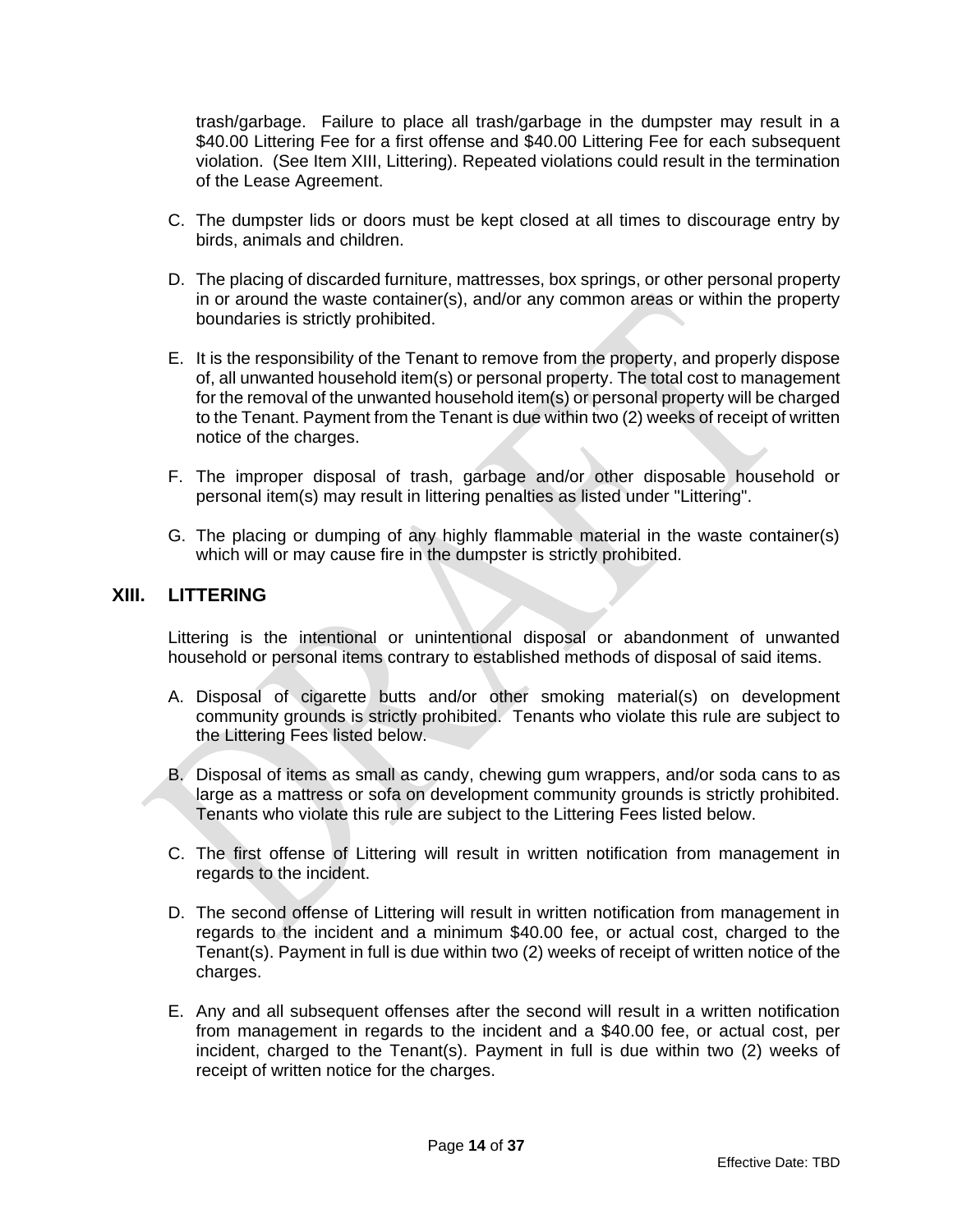- F. Repeated littering offenses may result in the termination of the Lease Agreement for noncompliance of the terms of the Lease Agreement, Community Rules and Regulations, and/or Community Policies.
- G. Grease, paint, acids and other problem materials may not be disposed of through the drain(s) and/or sewer system. A Tenant may be charged the cost of repairs to the system if found in violation of this rule.
- H. Foreign objects are not allowed in a sink drain, disposal, water closet or tank, and/or sewer system. A Tenant may be charged the cost of repairs to the system if found in violation of this rule.

# <span id="page-14-0"></span>**XIV. CONDUCT**

- A. Tenants and their guest(s) will not engage in, or participate in, such conduct which is objectionable or prejudicial to the rights, privileges, safety and general welfare of the other Tenants living in the development community. No act of a Tenant and/or guest which threatens, intimidates or is deemed harassment of others, is physically violent, and does/does not cause injury to another, or is unacceptable social conduct, will be tolerated. Any such incident(s) will be considered a violation of the Community Rules and Regulations and the Lease Agreement.
- B. No act of intimidation, harassment, verbal abuse, physical threat or violence, or social misconduct of, or to, any employee of the development community by any person will be tolerated. Any such act is considered a noncompliance of the Lease Agreement and will result in termination of the Lease.
- C. Social and friendly gatherings of Tenants and their guest(s) are welcomed provided such gatherings do not become noisy, offensive, threatening or generally objectionable to other Tenants and/or management. The gathering is considered in violation of the terms of the Lease Agreement, development Community Policies, and Community Rules and Regulations when other Tenants' rights to quiet and peaceful enjoyment of their unit are violated. This rule applies to gatherings inside a unit or outside in common areas.
- D. The public consumption of alcoholic beverages is strictly prohibited within the physical boundaries of the property, but is allowed within the privacy of the Tenant's unit. The use of illegal drugs or other controlled substances is prohibited on or off the premises.
- E. Any noticeable public drunkenness or social misconduct within the physical boundaries of the development community is strictly prohibited. Any incident observed by other Tenants and/or management should be reported to the proper authorities.
- F. The Tenants on the Lease are responsible for the actions and conduct of their household members, guest(s) and visitor(s), while in the apartment and/or on the development community property. Any violation of the rules, regulations, and/or Lease Agreement by the guest(s) or visitor(s) is considered noncompliance of the Lease Agreement.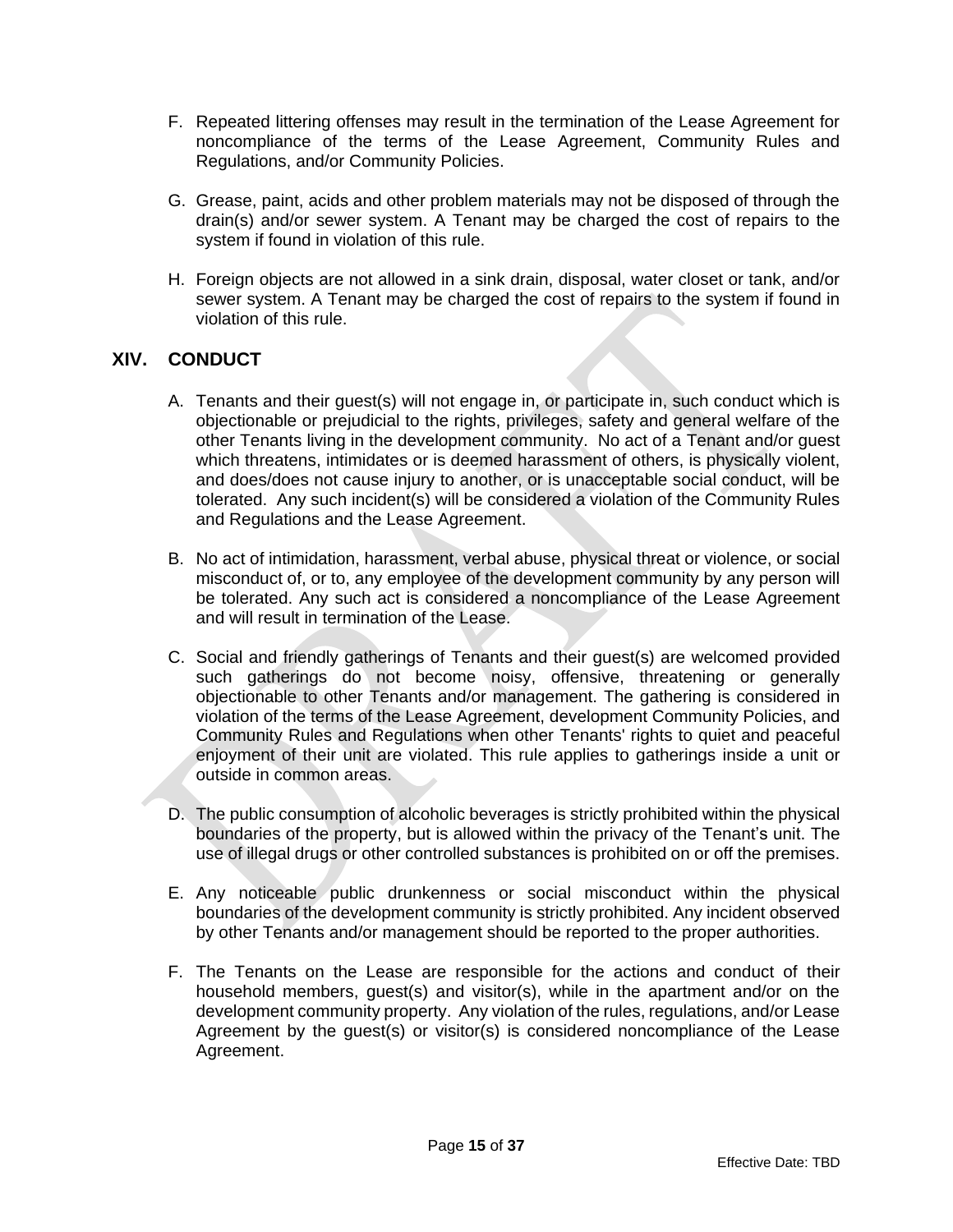- G. The volume of stereos, televisions, radios, etc., is to be controlled at a minimum sound level so as not to violate the rights of neighbors to the quiet and peaceful enjoyment of their unit.
- H. The hours between 10:00 P.M. and 8:00 A.M. are, for most households, a "quiet time". Every effort by each household should be directed towards minimizing any noisy, disturbing, offensive or objectionable activity. Every effort should be directed to honor the rights of other Tenants to the quiet and peaceful enjoyment of their unit during all hours of the day.
- I. If the police are called to the property because of any type of disturbance or violation, the tenant(s) involved in or responsible for the disturbance or violation may receive a 30-day written notice of lease termination.
- J. Police responses to serious disturbances, serious lease violations or repeated police responses will result in the termination of the lease agreement as allowed by the terms of the lease agreement and local, state and federal law. This clause may not apply in cases of domestic violence.

Note: Paragraph I and J are subject to the provisions under the Violence Against Women Act (VAWA) that offers protection to the victims of domestic violence against termination of the lease in accordance with Department Policy.

# <span id="page-15-0"></span>**XV. SAFETY**

- A. The County makes no representation or guarantee that its premises are safe from the threat of theft, injury or damage to Tenants or Tenant's property.
- B. Use of portable cooking grills of any type is not permitted on the balcony or patios. The AMP administrator or designee must be consulted to obtain written permission to use any type of portable grill on the premises. Portable grills fired by propane gas are strictly prohibited on the patio and balcony areas and are not allowed adjacent to the buildings whether in use or for storage.
- C. Storage of containers of flammable fluids or explosive materials within the apartment, storage area, or adjacent to the building exterior is strictly prohibited.
- D. Storage of paper or plastic bags or materials adjacent to the hot water heater, HVAC, range, or refrigerator creates a health and fire hazard and is strictly prohibited.
- E. Disconnecting the smoke/fire alarm(s) is prohibited. This is a violation of the fire code. It is the Tenant's responsibility to notify management if the smoke/fire alarms(s) become faulty.
- F. Storage of any flammable fluid upon or within the development community property is expressly prohibited.
- G. Window sills should be kept free of personal property. Personal air conditioning units shall not be installed in the unit's egress window (a window that is intended as an emergency exit).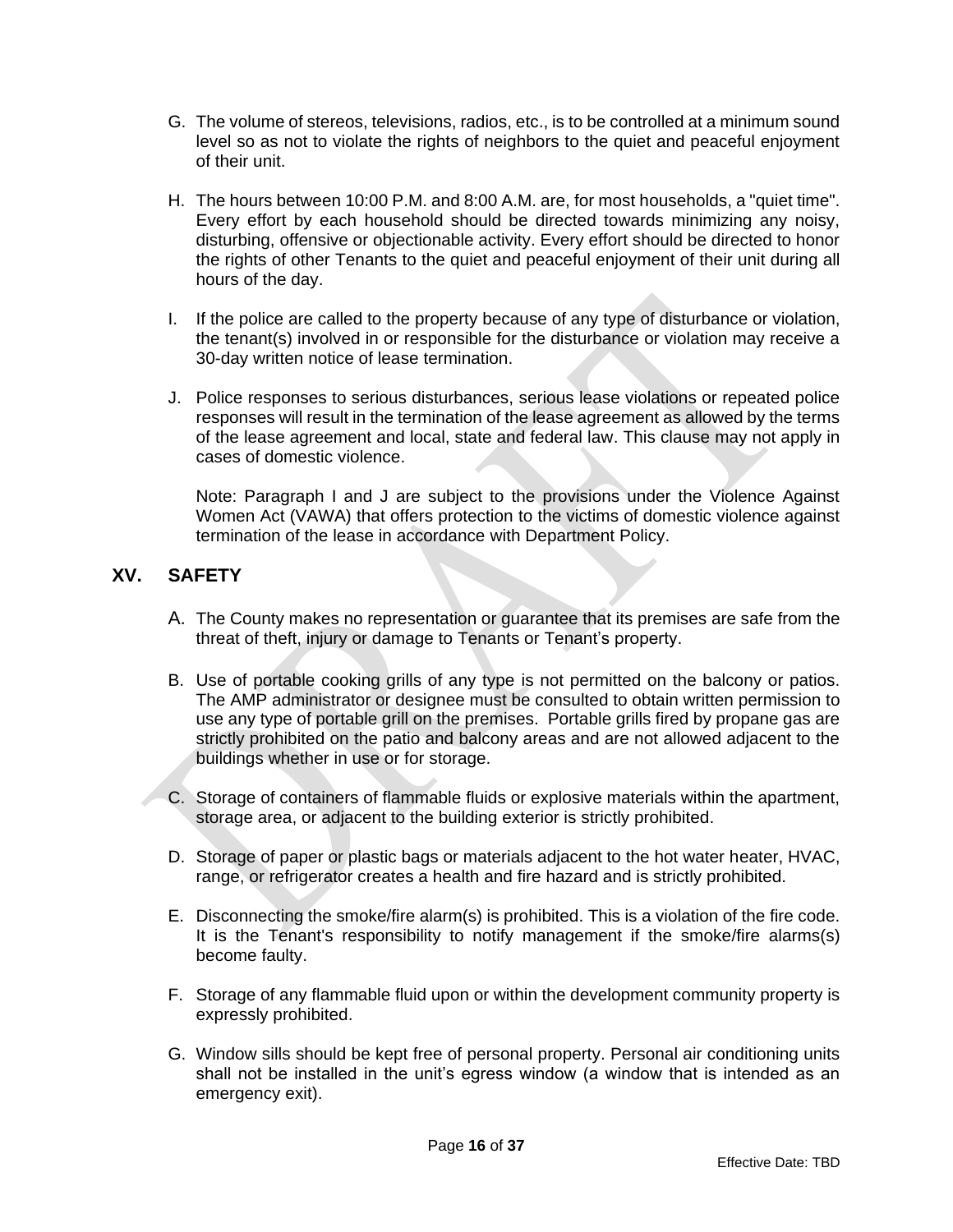# <span id="page-16-0"></span>**XVI. UTILITIES**

- A. The Tenant's total monthly rental payment shall be reduced according to the utility allowance schedule submitted by the County to the United States Department of Housing and Urban Development.
- B. Where the utility allowance exceeds the total tenant payment of the family, the County will provide a utility reimbursement payment through a Utility Reimbursement Card. Deposits to the Utility Reimbursement Card will be made monthly. If the family owes any sums to the County or any other housing authority, the County may use any utility reimbursement amount owed to the family as payment.
- C. The Tenant will maintain all utility accounts for which they are responsible for payment for the entire time of possession of their unit. Failure of the Tenant(s) to maintain the utility accounts for which they are responsible is a violation of the Lease Agreement and is grounds for termination of the Lease Agreement.
- D. Illegally restoring or connecting utilities to their dwelling unit or common areas by any Tenant is strictly prohibited. Any such instance is grounds for termination of the Lease Agreement.
- E. For dwelling units which contain master utility meters, utility service will be furnished by the County. At such developments where utilities are provided by the County, a charge will be assessed for excess utility consumption due to the operation of major appliances supplied by the Tenant.
- F. It is the responsibility of the Tenant(s) to notify management of all water leaks (faucets, running toilets, etc.).

# <span id="page-16-1"></span>**XVII. APPLIANCES**

A. Each Tenant is responsible for the care and use of each appliance and fixture in their unit provided by the development community. A Tenant may be charged for the cost of repairs to an appliance or fixture damaged by misuse, lack of proper care, or an act of negligence. Payment for the cost of repair(s) is due within two (2) weeks of receipt of written notice for the cost of the repair(s) and part(s). Tenants are responsible to report any operational problems or defective appliance or fixture. See also Section XXV (D) (13) for appliances which require management approval to be installed.

# <span id="page-16-2"></span>**XVIII. COMMON AREAS AND GROUNDS**

- A. Laundry facilities are available for Tenant's use only. The laundry machines are maintained by a commercial laundry company. The commercial laundry company is responsible for the operation and repair of the laundry machines. The name, address, and telephone number of the commercial laundry company is posted in the laundry room.
- B. Please follow the rules posted for operating the machines.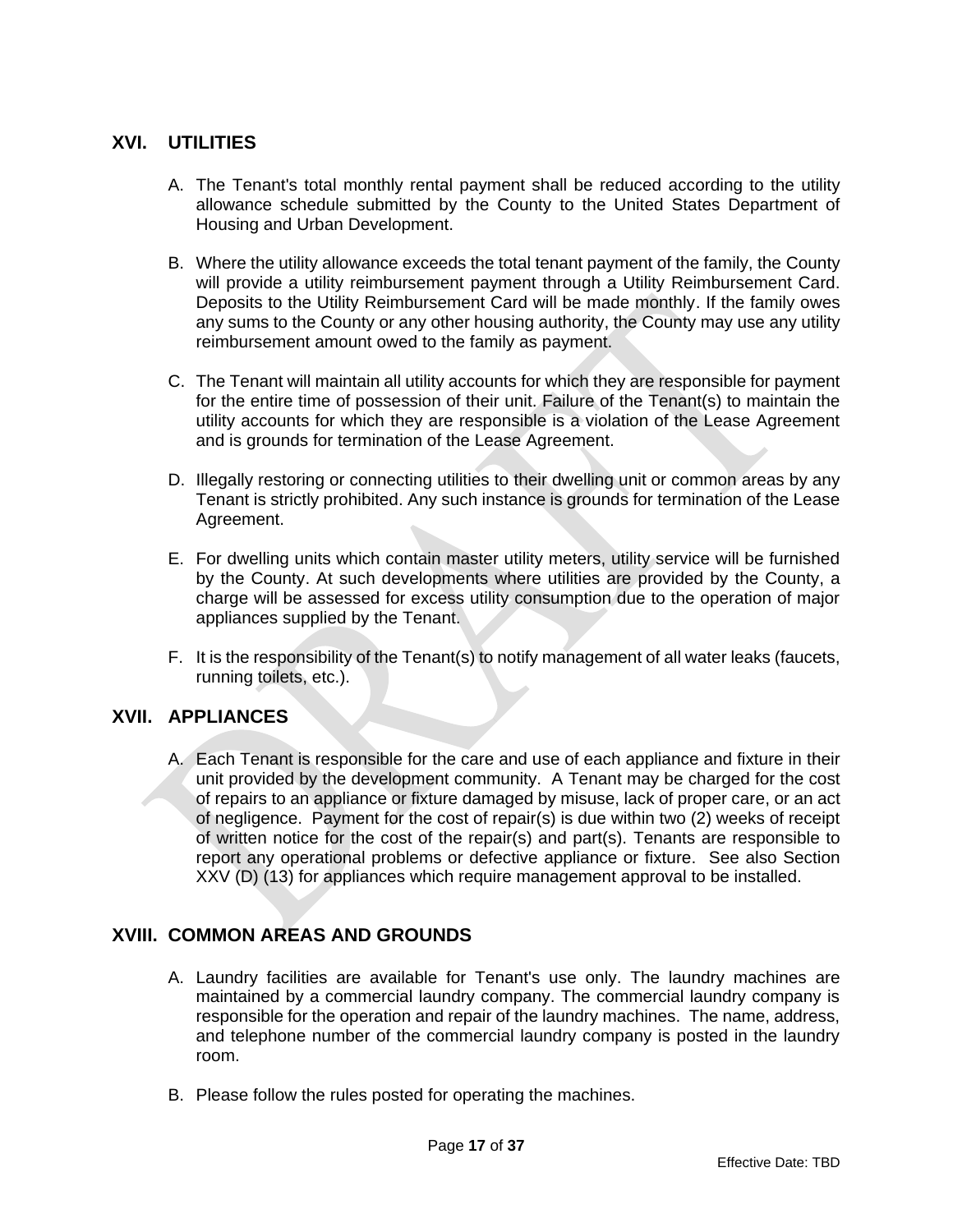- C. Use of the laundry facilities is at your own risk. **Management is not responsible for:**
	- 1. Any loss or damage caused by the operation of the machines.
	- 2. Missing, stolen clothing or personal belongings.
	- 3. Lost money due to a faulty machine. Please notify the laundry company at the posted telephone number to report a faulty machine or lost money.
- D. Never leave clothing or personal belongings unattended. Be courteous of the other Tenants and promptly remove clothing from the machines when operation is completed.
- E. Do not dye fabrics, clothing, or belongings in the machines.
- F. Children are not allowed to play in the laundry facilities.
- G. All children in the laundry facilities will be accompanied and supervised properly by an adult Tenant.
- H. Do not prop the doors open to the laundry rooms. Poor weather conditions could cause damage and/or malfunctioning of the machines, plumbing, and/or facility.
- I. All trash, lint, and/or boxes will be properly disposed of in the waste receptacles provided in the laundry facilities.
- J. Ensure the laundry facility doors are locked whenever leaving the laundry facility.
- K. **NO TYPE OF LAUNDRY EQUIPMENT IS ALLOWED IN OR TO BE OPERATED IN THE UNITS WITHOUT THE EXPRESS WRITTEN CONSENT OF MANAGEMENT.**

# <span id="page-17-0"></span>**XIX. FIREARMS, WEAPONS, DANGEROUS OBJECTS AND/OR MATERIALS**

- A. Concealed Weapons and Open Carrying of Weapons: Pursuant to section 790.053, Florida Statutes, it is unlawful for any person to openly carry on or about his or her person any firearm or electric weapon or device. The tenant must properly maintain a valid license to carry a concealed weapon or firearm, in accordance with Chapter 790, Florida Statutes. A failure to comply with Chapter 790 and any other laws and court orders of the State of Florida related to concealed weapons is a violation of the lease.
- B. Illegal Firearms: Tenants, members of Tenant's household and guests are prohibited from displaying, using or possessing any illegal firearm (operable or inoperable) or other illegal weapons as defined by Chapter 790 and any other laws and courts of the State of Florida anywhere on the County developments. This includes, but is not limited to:
	- 1. Shotguns, pistols, rifles, etc.
	- 2. Ammunition of any type.
	- 3. Pellet guns, B.B. guns, air guns (pistols, rifles, etc.), of any type.
	- 4. Archery equipment (bows, arrows, targets, etc.).
	- 5. Any and all types of sling shots or any device that could shoot a deadly projectile.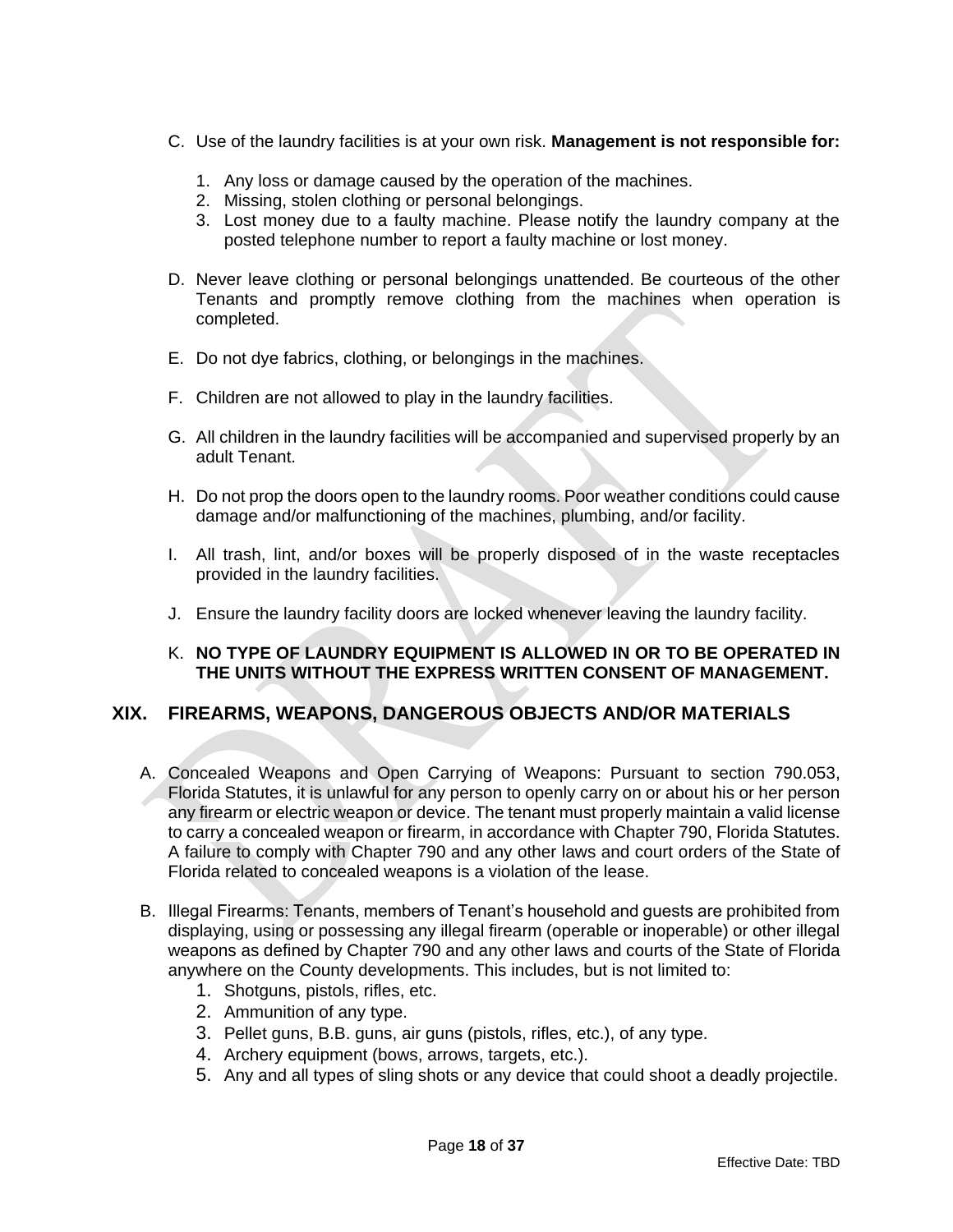- 6. All sharp edged or pointed objects (i.e. knife, sword, etc.) used with the intent to threaten, intimidate, or harm another. Any and all types of explosives, fireworks, explosive chemical(s).
- 7. Any and all types of explosives, fireworks, explosive chemical(s).
- 8. Any other type of instrument, object and/or material that may be deemed a weapon when used with the intent to threaten, intimidate or harm another.

# <span id="page-18-0"></span>**XX. MISCELLANEOUS**

- A. No additional equipment, refrigeration unit, freezing unit, air conditioning or heating unit may be installed, operated, or used in any way without the express written consent of the AMP administrator or designee.
- B. No provided equipment and/or appliances may be moved or removed from the unit or building. All provided equipment and appliances must be permanently retained in the original location.
- C. No use of any other illumination or florescent device other than the electric lighting provided is allowed.
- D. Distribution of Materials, Solicitations, and Request for Use of Community Spaces
	- 1. Distribution of any type of written materials (including but not limited to leaflets, fliers, gifts, surveys, brochures, posters, coupons, etc.) is prohibited. The gathering of signatures for petitions and picketing is prohibited.
	- 2. Door-to-Door Solicitation

Door-to-door solicitation for the sale of goods and services is prohibited. Violators of this policy will be required to leave the premises and be subject to trespassing charges.

- 3. Political Activities
	- a) Door-to-Door canvassing, campaigning, or distribution of campaigning materials for an elected official or candidate is permissible in a development that is not secured.
	- b) Elected officials, political organizations, and declared candidates and their representatives must request authorization in writing from the AMP Administrator to hold an event in a community space. Community space is a room designated for community usage, which may not be available in every community development.
	- c) The request for authorization to hold the activity must include date, time, approximate duration, and names of participants. The County reserves the right to request additional information.
	- d) In lieu of approving a campaigning event for individual candidates, the County may designate a time and date where political candidates can address the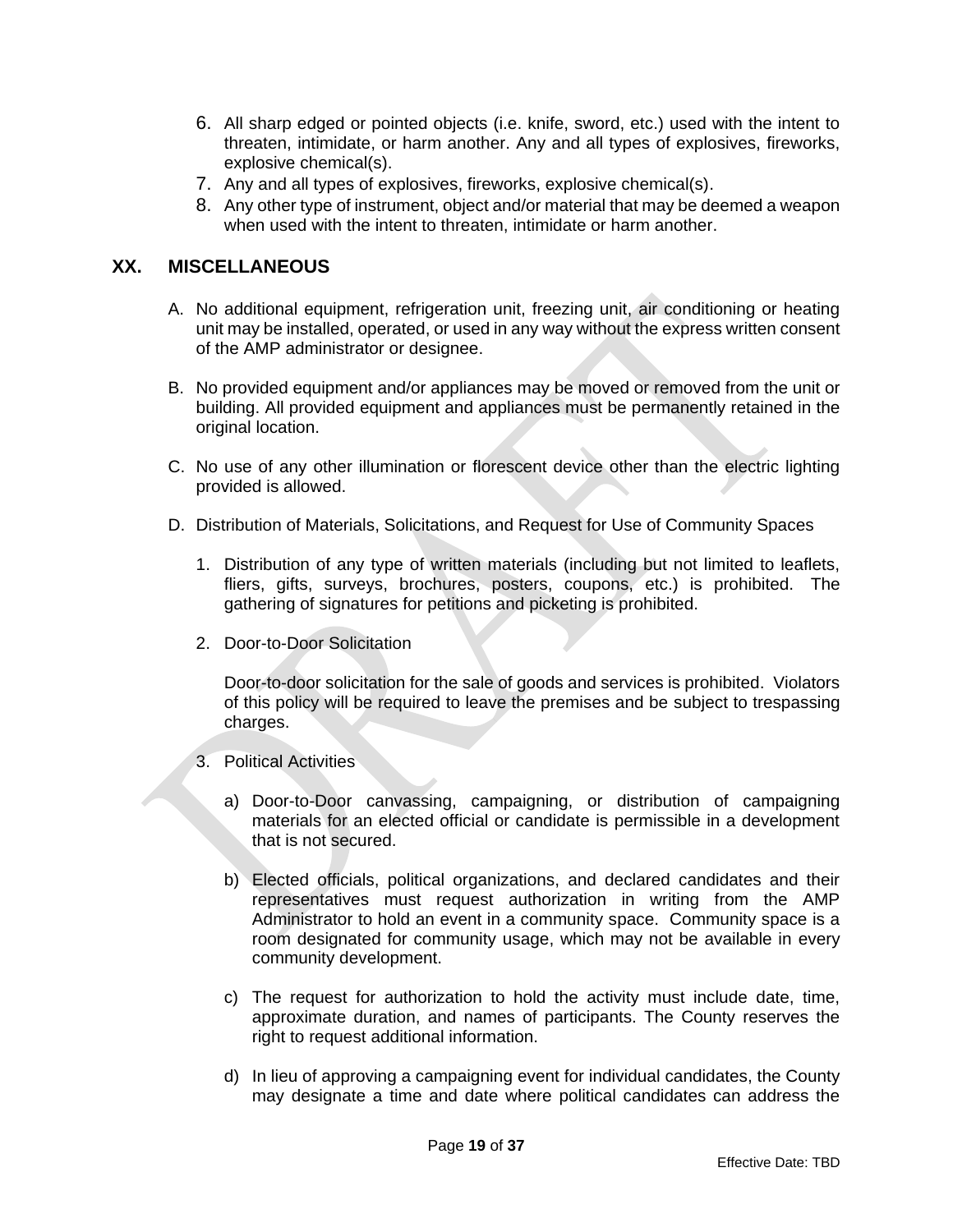Tenants of a development or group several requests into one event. If the activity is held during non-business hours, the requestor(s) must agree to bear the cost of any expense incurred by the County.

- 4. Door-to-door distribution of written materials by religious organizations that do not request donations is permissible in a development that is not secured.
- 5. Request to Utilize Community Spaces

The request to use community spaces in all cases must be submitted in writing for authorization to the AMP Administrator at least 72 hours in advance. The AMP Administrator in consultation with the Asset Management Division Director and PHCD External Relations Manager will evaluate each request. The AMP Administrator will communicate in writing to the requestor the final determination and coordinate space usage. The County reserves the right to deny any request for community space usage.

- E. Flotation bedding systems, such as waterbeds, are permitted, provided the flotation bedding system does not violate applicable building codes. The Tenant shall be required to carry in the Tenant's name flotation insurance as is standard in the industry in an amount deemed reasonable to protect the Tenant and owner against personal injury and property damage to the dwelling units. The insurance policy shall also carry a loss payable clause to the owner of the building.
- F. The Tenant(s) on the Lease agree and consent to third party deliveries to the management office. The Tenant(s) on the Lease agree to hold the management staff harmless for any damage to, loss of value to, the receipt of, or the loss of any item delivered by a third party, agency, or company.
- G. No changes to the unit are allowed without the written consent of management. This includes painting, addition of decorations attached to the walls, windows, doors ceilings or floors, and the temporary or permanent changing of the physical layout of the unit.
- H. Tenants are prohibited from feeding stray animals. The feeding of stray animals shall constitute having a pet without the permission of the County and will be charged a fine according to the **Schedule of Fines** under **Exhibit 1** attached.

# <span id="page-19-0"></span>**XXI. CLEANING AND DAMAGE CHARGES**

A. Payment for charges incurred by **Tenants due to damages to the premises beyond normal wear and tear** must be paid in full within two (2) weeks of receipt of written notice for the charges. **The Schedule of Maintenance Charges is shown on Exhibit 1 of these Community Policies.**

#### <span id="page-19-1"></span>**XXII. MANAGEMENT OFFICE**

A. The office business hours are listed below: Monday - Friday 8:00 A.M. to 5:00 P.M.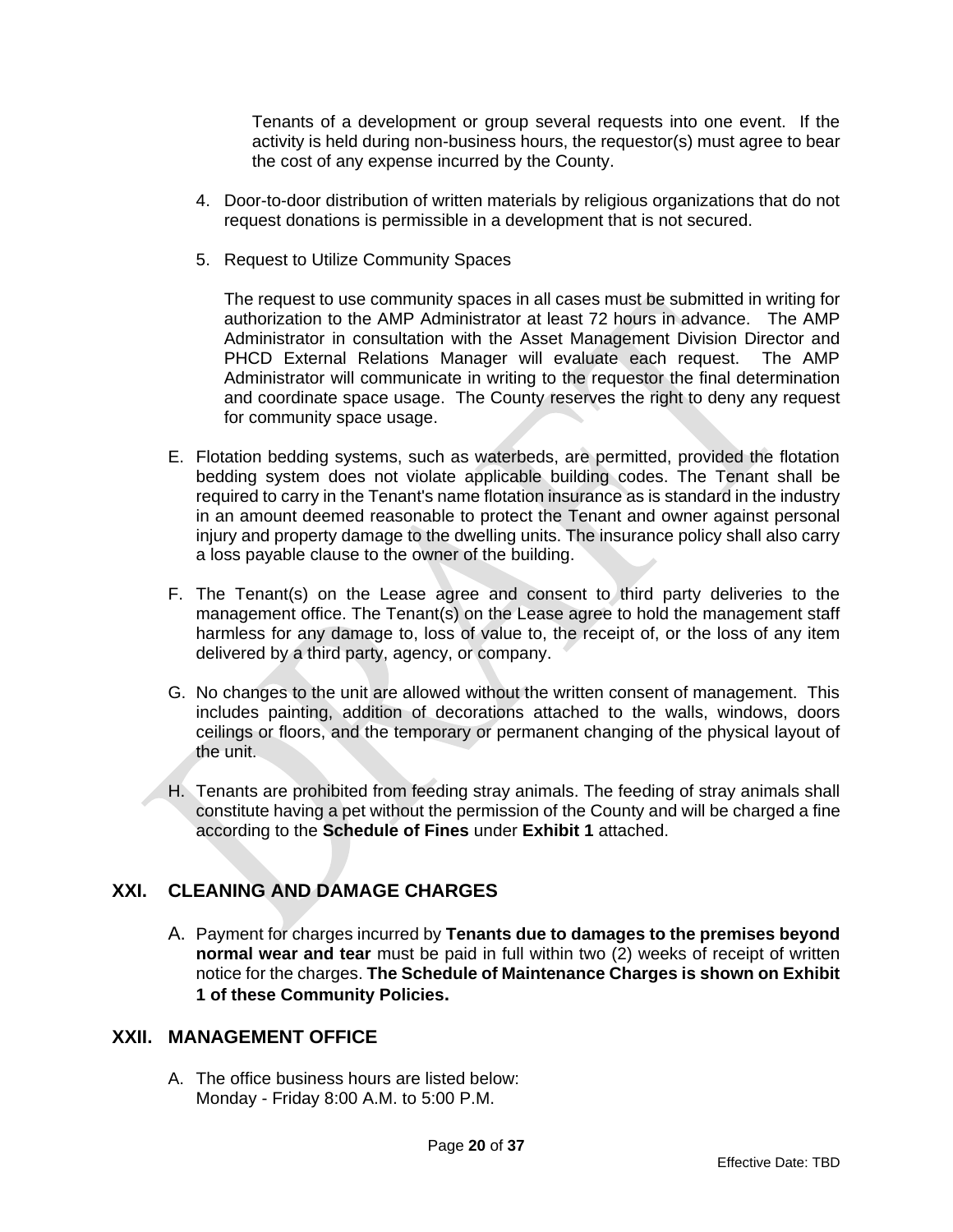# <span id="page-20-0"></span>**XXIII. VISITOR POLICY**

- A. Tenants are permitted to have a guest(s) visit their residence. However, if the Tenant allows a guest to make reoccurring visits or one continuous visit in excess of 14 days and nights in any 12-month period without the written consent of management, the Tenant will be notified in writing that the visits are in violation of the Lease Agreement.
- B. Tenant's guest(s) are subject to the terms of the Lease Agreement and Community Policies. The Tenant is accountable for the guest(s) action(s) while the guest(s) is on the development community property.

# <span id="page-20-1"></span>**XXIV. TENANT GRIEVANCE AND APPEAL POLICY**

- A. This Tenant Grievance and Appeal Policy is based on the requirements, standards, and criteria set forth by U.S. Department of Housing and Urban Development, in the Code of Federal Regulations, Volume 24, Part 966-Lease and Grievance Procedures, with such modifications required by State and Local law. The policy shall be incorporated into and made a part of all the County Dwelling Leases for public housing governed by Part 966.
- B. All Tenants of public housing are afforded ample opportunity for a fair and impartial hearing on matters involving the Dwelling Lease executed between the Tenant and the County. This policy encompasses all other the County instituted regulations which affect the Tenant's rights, welfare, or status, including victims of domestic violence under VAWA.
- C. The grievance and appeal process described in Department's Reasonable Accommodation Policy and Procedures (Appendix IV of the ACOP) shall be applied to those cases in which Tenants have been denied reasonable accommodation requests.
- D. APPLICABILITY (AVAILABILITY) AND EXCLUSIONS

 The grievance and appeal procedure shall be applicable and available to all individual grievances, except in the following cases, which may result in a lease termination:

1. Non-Public Housing Lease, Rental or Purchase Agreements

This policy does not apply to the following lease, rental or purchase agreements:

- a) The Section 23 and Section 10 Housing Assistance Payments Program,
- b) The Section 8 Housing Assistance Payments Programs,
- c) The Low-Rent Housing Ownership Opportunities Program (Turnkey II).
- 2. Disputes between Tenants not involving the County.
- 3. Tenants filing a grievance on behalf of another Tenant who is not part of their own dwelling lease.
- 4. Tenants that file a grievance together (otherwise referred to as a class grievance).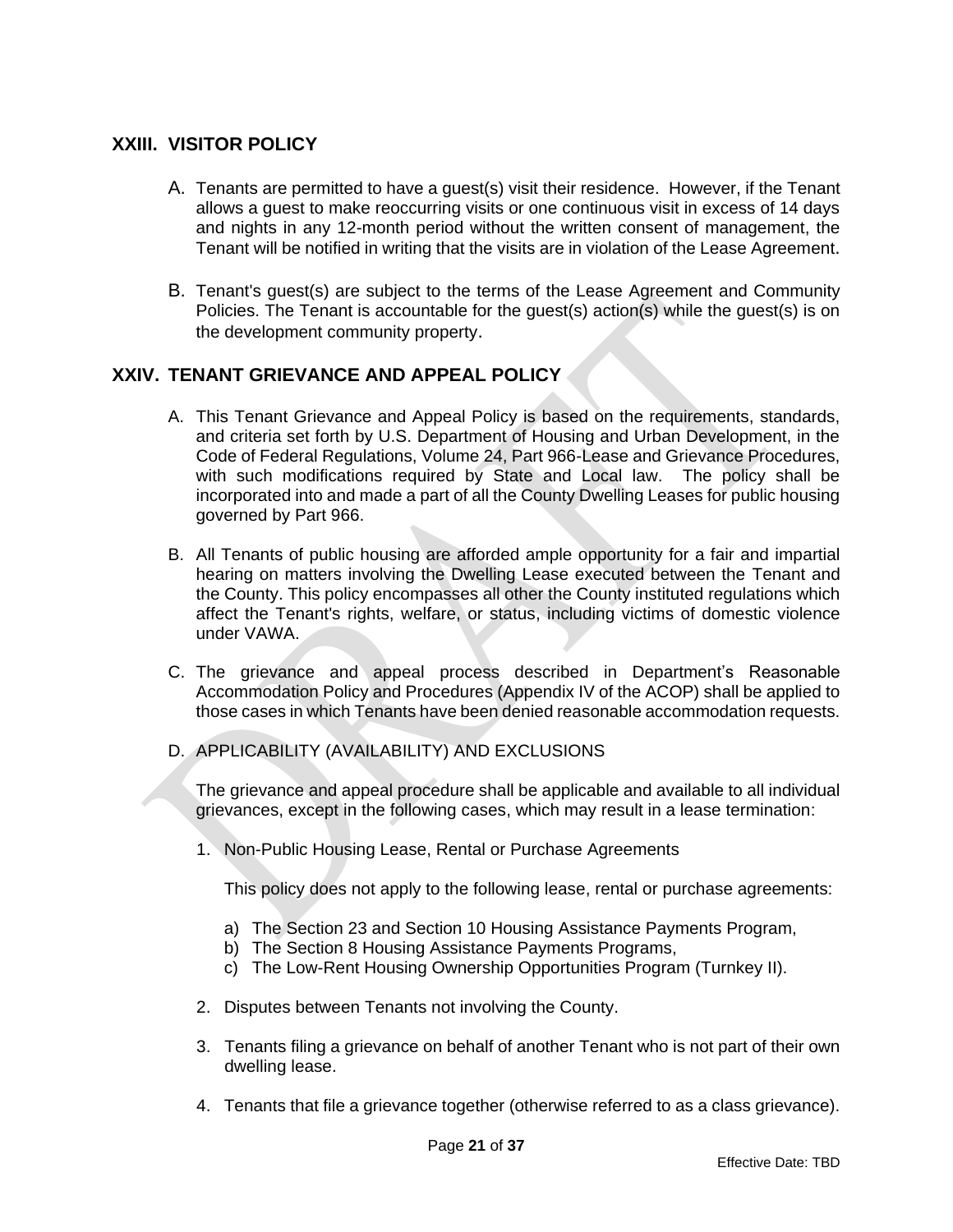5. Negotiating Policy Changes.

This policy is not intended as a forum for initiating or negotiating policy changes between a group or groups of Tenants and the County. Only interpretations of policy may be grieved, not the policy itself.

6. Enterprise Income Verification (EIV) Discrepancies.

Discrepancies in wages shown in data provided by the Enterprise Income Verification (EIV) system must be clarified through third party verifications to employers. For EIV versus Social Security Administration (SSA) benefit discrepancies, the County should request the Tenant to obtain a current, original SSA benefit letter within ten (10) business days of the interview day.

E. DEFINITIONS

For the purpose of this policy, the following definitions shall apply:

1. AMP Administrator

Shall mean the representative of the County who is responsible for the day-to-day operations and management of a public housing development. These responsibilities shall include, but are not limited to: lease enforcement, and property maintenance.

2. Complainant

Shall mean any Tenant whose grievance is presented to the AMP administrator or designee of the development in which they reside.

3. Chief Hearing Officer

Shall mean the Hearing Officer appointed by the Director, to serve as the Chairperson of the Hearing Panel and render decisions on matters brought before it. This person shall also be responsible for all administrative details of the Hearing Panel.

4. Development

Shall mean a public housing facility, which is under the management of the County or its designee.

5. Elements of Due Process

Shall mean an eviction action or termination of tenancy in the State or Local court in which the following procedural safeguards are present by state:

a) Adequate notice to the Tenant of the grounds for terminating tenancy and for eviction;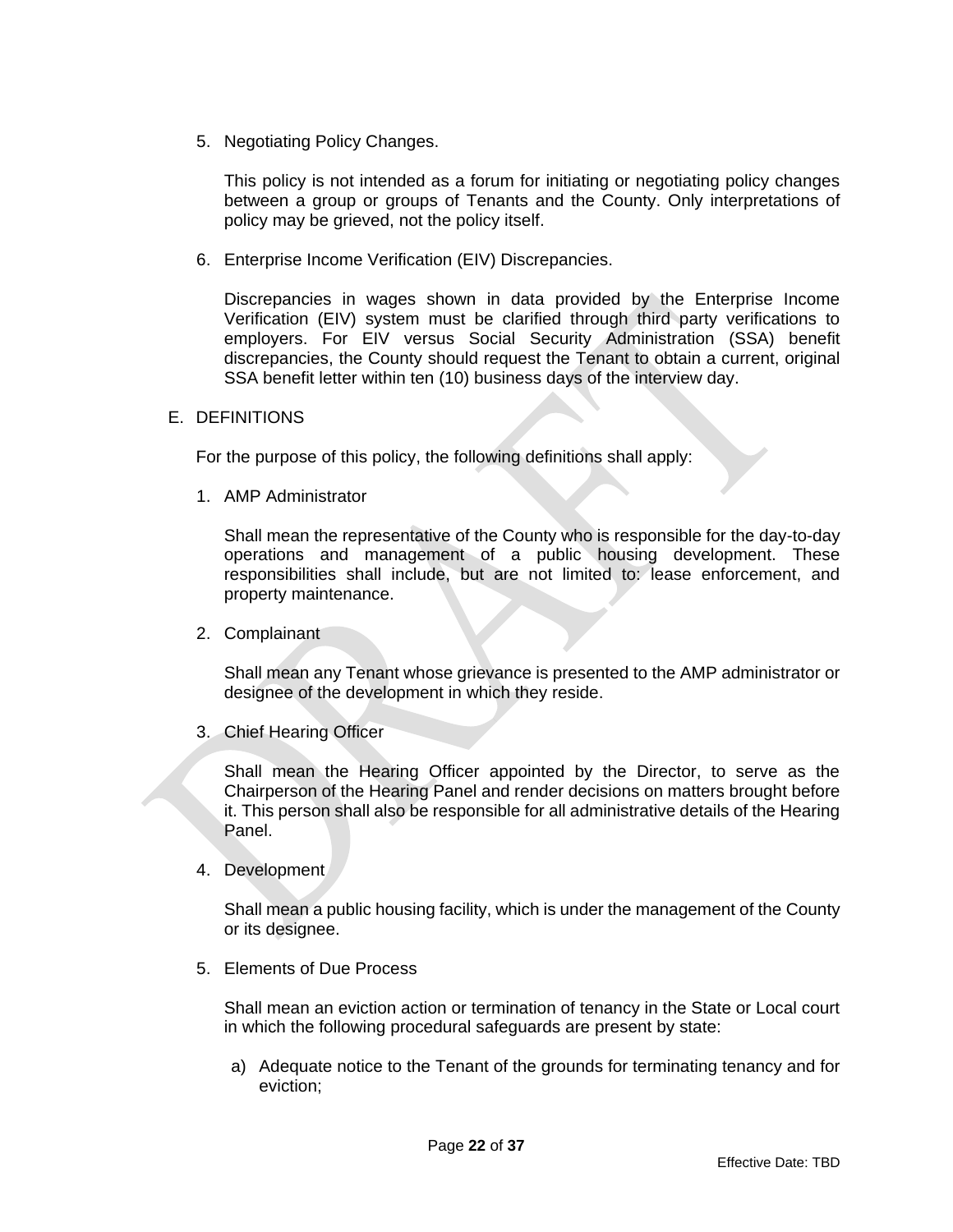- b) Opportunity for the Tenant to examine all relevant documents, records, and regulations of the County prior to the trial or grievance hearing for the purpose of preparing a defense;
- c) Right of the Tenant to be represented by legal counsel;
- d) Opportunity to have their case heard before an impartial Hearing Officer or Hearing Panel;
- e) Opportunity for the Tenant to refute the evidence presented by the County, including the right to confront and cross-examine witnesses and to present any affirmative legal or equitable defense the Tenant may have; and
- f) The right to a written determination based on evidence presented at grievance hearing.
- 6. Grievance or Complaint

Shall mean any dispute which a Tenant may have with respect to a County action or failure to act in keeping with the provisions of the Dwelling Lease or other County regulations. Such action or failure to act must adversely affect the rights, duties, welfare, or status of the Tenant bringing such dispute.

7. Grievance Hearing

 Shall mean a proceeding at which a grievance is presented to a Hearing Officer or Hearing Panel. Deadlines to request a grievance hearing by the Tenant are as follows:

- Ten (10) working days of the date of the Notice of a planned adverse action (e.g. lease termination, maintenance charges, fines, fees, etc.).
- Ten (10) working days as of the date the grievance occurred for any dispute.
- 8. Hearing Officer

 Shall mean an individual appointed by the Director, as defined in Section F: HEARING OFFICER OR HEARING PANEL of this Chapter to serve on the Hearing Panel and render decisions on matters brought before it.

9. Hearing Panel

Shall mean a panel of three (3) persons in accordance with Section F: HEARING OFFICER OR HEARING PANEL of this Chapter.

10. Tenant

Shall mean the adult person or persons other than a live-in aide who resides in the unit and who has an executed Lease with the County as the lessee of the dwelling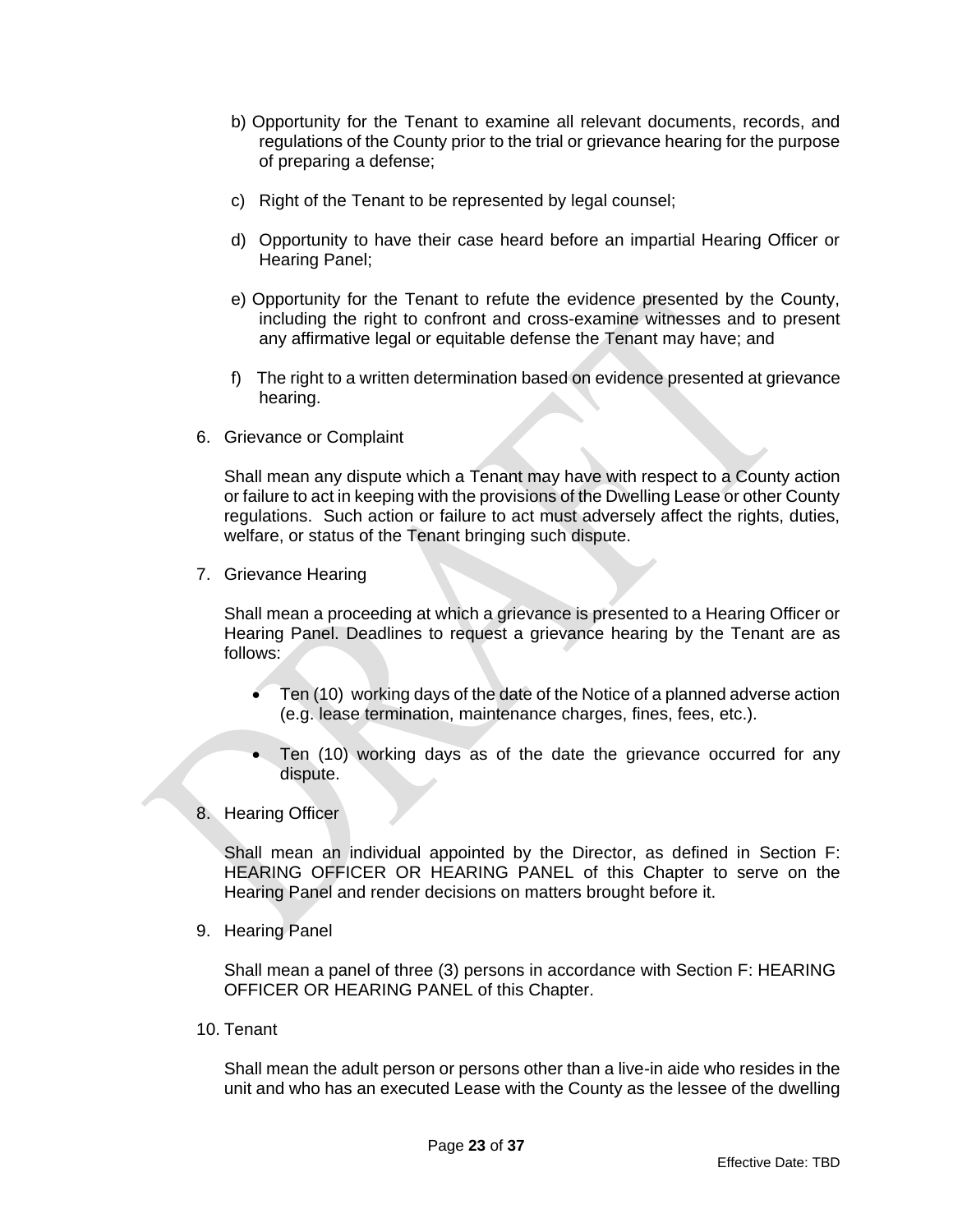unit. If no such person now resides in the unit, this shall refer to the remaining head of household of the original lease who continues to reside in the unit.

- F. HEARING OFFICER OR HEARING PANEL
	- 1. The Department may have a Hearing Officer or Hearing Panel.
		- a) Hearing Officer

The Hearing Officer shall be a County employee appointed by the Director or designee, but such employee cannot be the public housing AMP administrator or a member of their staff, from the development at which the Tenant submitting the grievance (complainant) resides. The Hearing Officer will maintain a log of all decisions made available, upon request, to the complainant or complainant's representative.

b) Hearing Panel

The Hearing Panel shall be three (3) people.

- (1) A Chief Hearing Officer who shall be a County employee appointed by the Director or designee; however, they cannot be the AMP administrator or a member of their staff at the development at which the Tenant submitting the grievance (complainant) resides. The Chief Hearing Officer will maintain a log of all decisions made available, upon request, to the complainant or complainant's representative.
- (2) Two (2) members shall be Tenant representatives:
	- (a) One (1) representative shall be from the Overall Tenant Advisory Council (OTAC).
	- (b) One (1) representative shall be nominated by the Tenant Council representative of the development in which the complainant resides. If the development does not have a recognized Tenant Council, then OTAC will appoint a Tenant or OTAC member from the respective region.
	- (c) If OTAC or the development's Tenant Council fail to nominate their respective representative, or in the event that the OTAC representative or the Tenant representative who lives at the development does not show up to the grievance hearing, the complainant may sign the "*Waiver of Panel Member for Public Housing Hearing Panel*" form in order to conduct the grievance hearing.
- 2. Representatives from mixed finance developments (see Chapter I of the ACOP) may attend grievance hearings to provide guidance on Low Income Housing Tax Credit (LIHTC) regulations and to explain reasons for adverse action.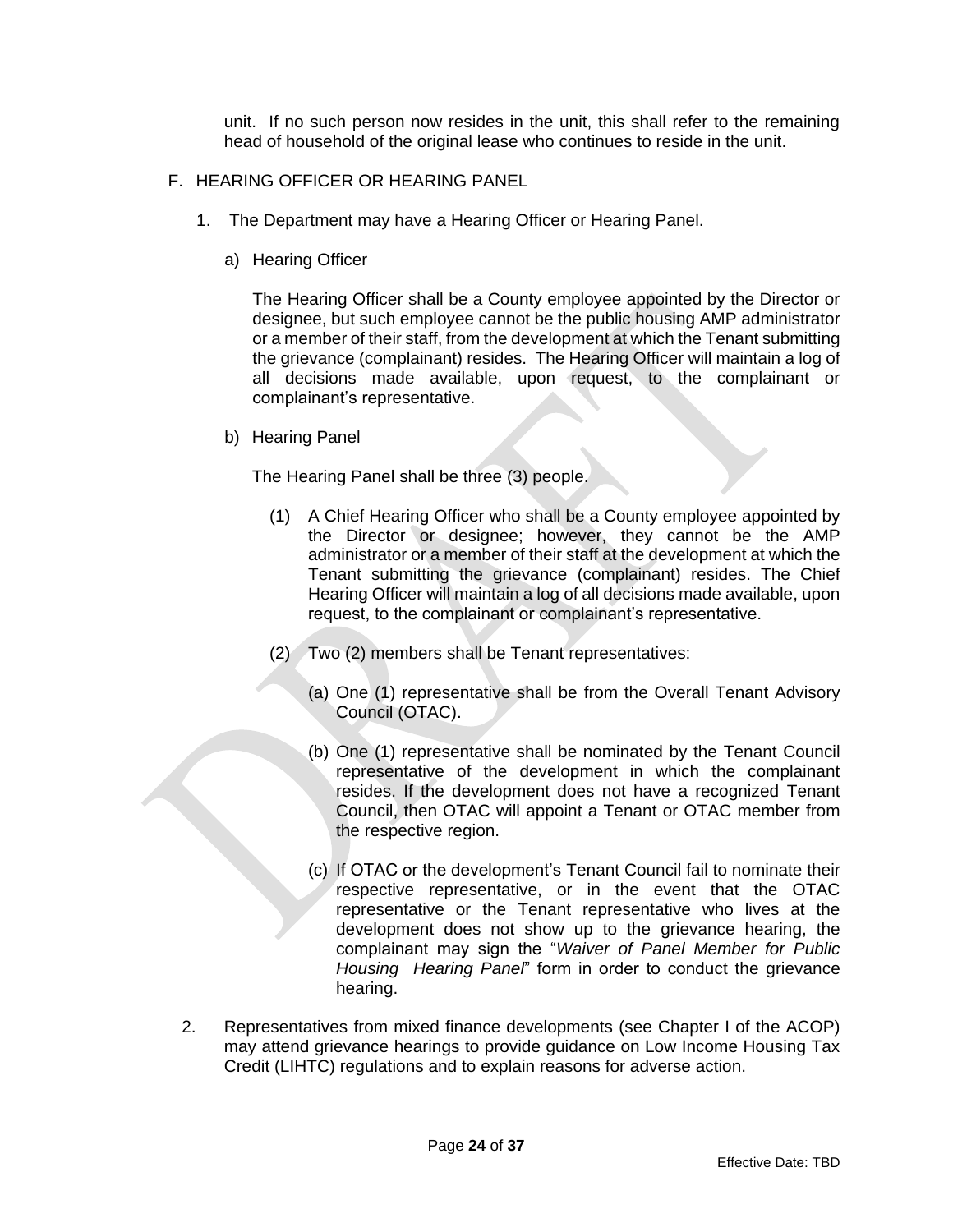#### G. INFORMAL SETTLEMENT OF A GRIEVANCE

- 1. As a condition prior to a grievance hearing, all grievances shall be personally presented, either orally or in writing, for informal settlement process to the AMP administrator so that the grievance may be discussed informally and settled without a grievance hearing. The Tenant may be requested to complete a *Grievance Hearing Request Form*.
- 2. The AMP Administrator or designee will hold an informal settlement conference with complainant to address grievance, complete the "*Summary of Discussion-Informal Settlement of a Grievance*" form, and provide a copy of the form to the complainant, which will specify the following:
	- Date of the conference
	- Names of the participants
	- Complaint
	- Disposition of Complaint
	- Procedures to request a grievance hearing, if unresolved
- 3. If the complainant is not satisfied with the results of the informal settlement process, the complainant may request a grievance hearing within five (5) working days from the date of receipt of the "*Summary of Discussion-Informal Settlement of a Grievance*" form.

#### H. PROCEDURES FOR OBTAINING A GRIEVANCE HEARING

1. Requesting a Grievance Hearing

Tenants must request a grievance hearing in writing within five (5) business days of receiving the results of the informal settlement process (see Section G: INFORMAL SETTLEMENT OF A GRIEVANCE) from their AMP Administrator or designee, subject to Section D: APPLICABILITY (AVAILABILITY) AND EXCLUSIONS. The written request must specify:

- a) The reason(s) for the grievance; and
- b) The action or relief sought.
- 2. Scheduling a Grievance Hearing

Upon compliance by a Tenant with provisions of this policy, a grievance hearing shall be scheduled within 30 days from receipt of the request for the next available date. By written notification from the Hearing Officer or Chief Hearing Officer, the date, time, location, and the procedures governing the hearing will be made available to all parties to the complaint.

3. Grievance Hearings by Telephone

A grievance hearing may be held via telephone conference, if requested no less than three (3) business days prior to the grievance hearing, in situations where a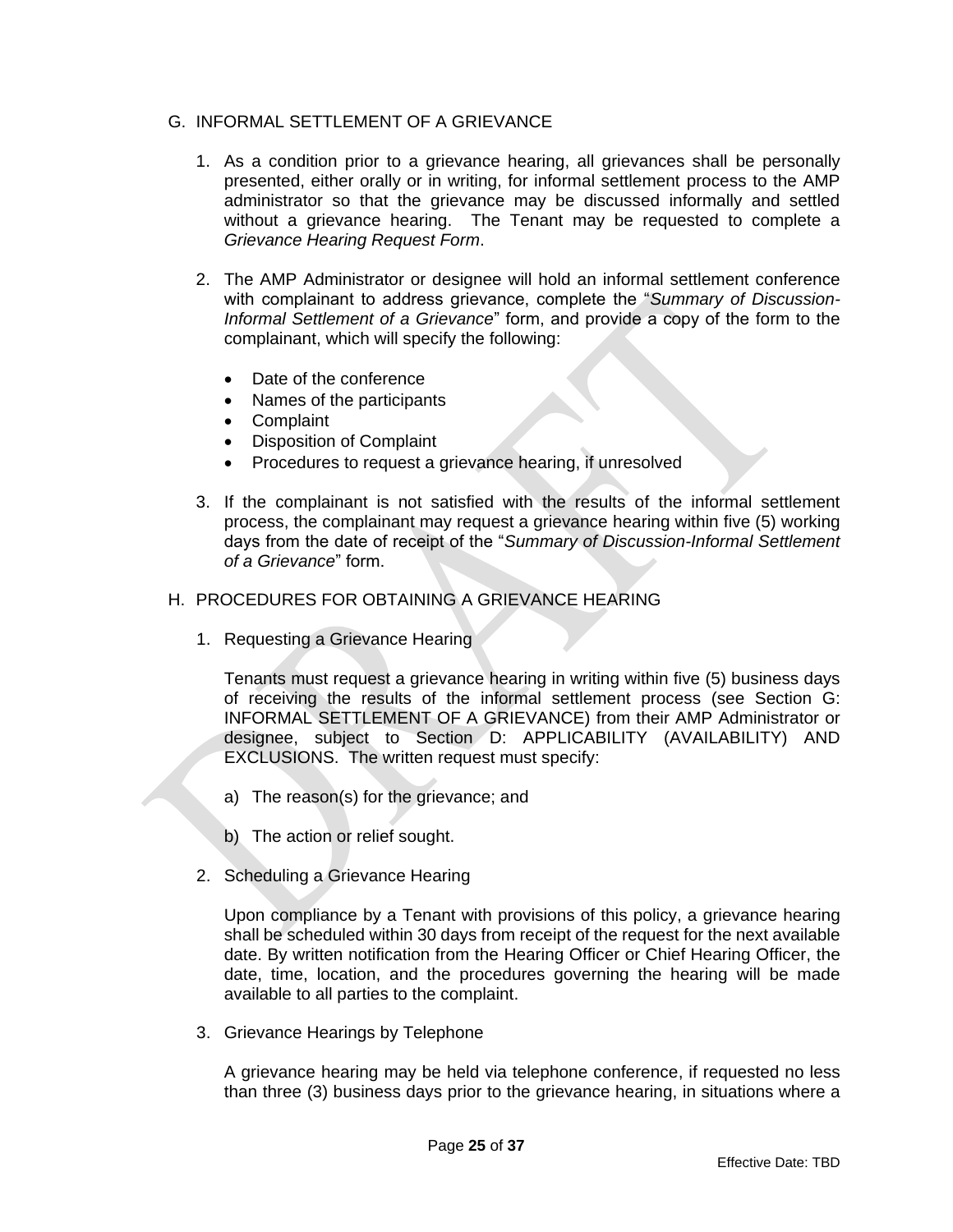health condition or mobility prevents any of the parties from attending the grievance hearing in person. A grievance hearing via telephone conference for any other reason shall be at the discretion of the Hearing Officer or Chief Hearing Officer. Grievance hearings held by telephone conferences are not allowed simply for the convenience of any of the parties.

- I. PROCEDURES FOR THE CONDUCT OF GRIEVANCE HEARINGS
	- 1. Venue

The grievance hearing shall be held before the Hearing Officer or Panel at Department' main office or the development in which the complainant resides, unless otherwise relocated for good cause.

- 2. Due Process
	- a) The parties may be represented by legal counsel or another person chosen as a representative.
	- b) The opportunity will be provided to the Tenant to examine before the grievance hearing and, at the Tenant's expense, to copy all documents, records, and regulations of the County that are relevant to the hearing, unless otherwise prohibited by law and in the event of hardship. In the event the County does not comply with a request to provide the Tenant with a copy of their file prior to the grievance hearing, the County is prohibited from relying on the contents of the file at the hearing as set forth in the federal regulations. Therefore, any document not so made available after a request by the Tenant may not be relied on by the County at the hearing.
	- c) The Tenant or their representative has the right to present evidence and arguments in support of their complaint, to controvert evidence relied on by the County or the AMP administrator, and to confront and cross-examine all witnesses on whose testimony or information the County or the AMP administrator relies.
	- d) The County will provide reasonable accommodations to persons with disabilities for equal opportunity to participate in the grievance hearing (see Appendix IV of the ACOP).
	- e) Limited English Proficiency (LEP) persons have the right to be provided with assistance in accordance with the LEP policy (Chapter I of the ACOP).
	- f) The Tenant has the right to a swift decision, rendered, and based only on the evidence presented at the Grievance Hearing.
- 3. Failure to appear
	- a) If the complainant should fail to appear for a scheduled grievance hearing, except for verifiable good cause (see Appendix I – Definitions of the ACOP), they shall be in automatic default and the decision rendered by the Hearing Officer or Hearing Panel in their absence shall be final.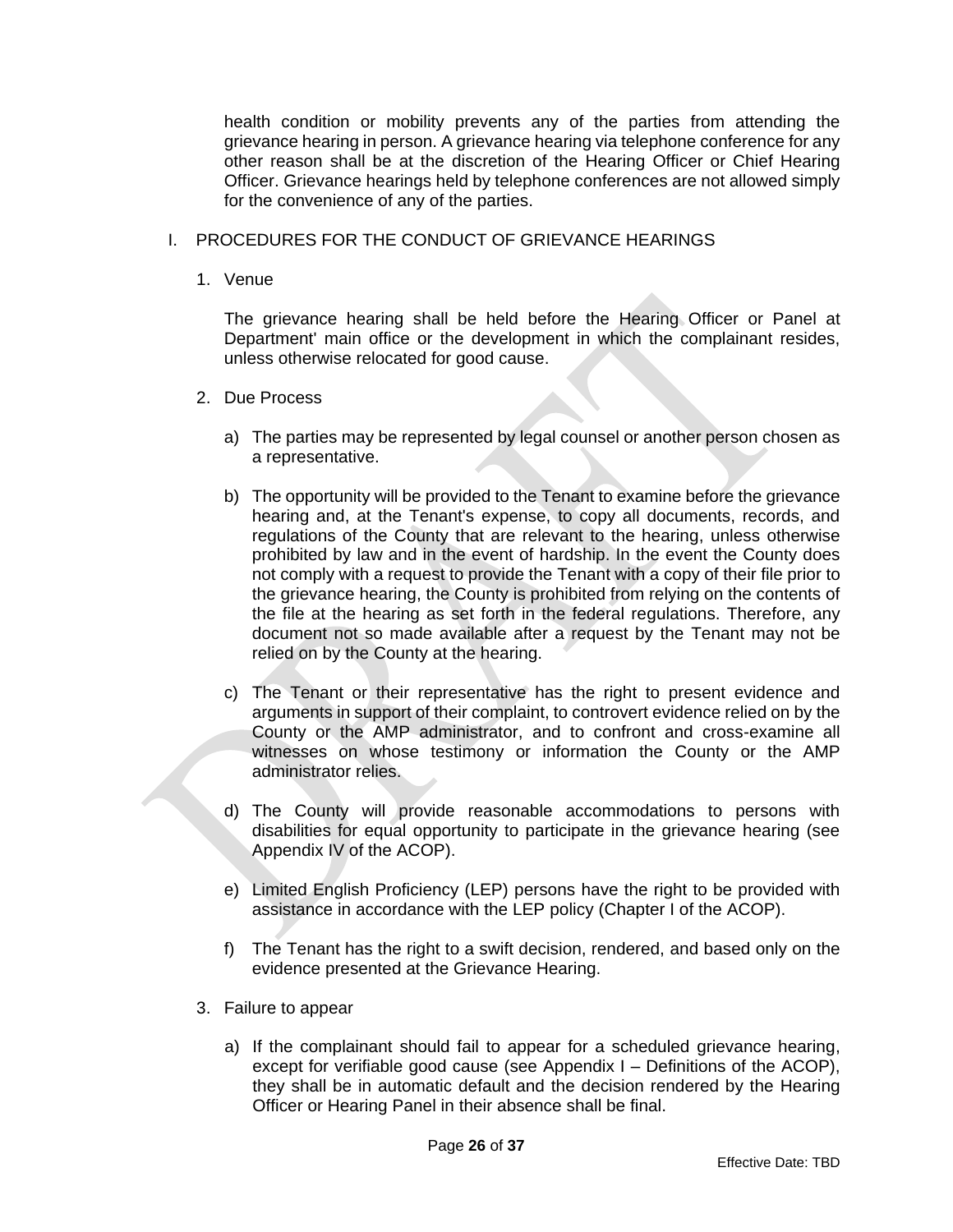- b) In the event that the Tenant Council Representative or the Tenant representative who lives at the development fails to appear, the Tenant may sign the "*Waiver of Panel Member for Public Housing Hearing Panel*" form in order to conduct the hearing.
- c) The complainant and the County shall be notified of the determination by the Hearing Officer or Panel. A determination that the complainant has waived their rights to a grievance hearing shall not constitute a waiver of any right that the complainant may have to contest the disposition of the complaint in an appropriate judicial proceeding.
- 4. Showing of Entitlement

At the grievance hearing the complainant must first make a showing of an entitlement to the relief sought. Thereafter, the County has the burden of justifying the County action or failure to act, against which the complaint directed.

- 5. Conduct of Grievance Hearings
	- a) The grievance hearing shall be conducted by the Hearing Officer or Chief Hearing Officer and oral or documentary evidence pertinent to the facts and issues raised by the complainant may be received without regard to admissibility under the rules of evidence applicable to judicial proceedings.
	- b) The Hearing Officer or Chief Hearing Officer shall require the County, the complainant, OTAC, Tenant Council representative, and other participants or spectators to conduct themselves in an orderly fashion. Failure to comply with the directions of the Hearing Officer or Chief Hearing Officer may result in exclusion from the proceedings, decisions adverse to the interest of the disorderly party, or denial of the relief sought, as appropriate.
- 6. Verification

The Hearing Officer or Panel must verify any document provided by the Tenant, such as evidence of completion of rehabilitation program or any other proof or testimony provided, before submitting the decision letter to uphold or overturn the denial of assistance

7. Transcript of Hearings

The complainant or the County may arrange, in advance and at the expense of the party making the arrangement, for a transcript of the grievance hearing. Any interested party may purchase a copy of such transcript.

- J. DECISION OF THE HEARING OFFICER OR HEARING PANEL
	- 1. Decision
		- a) The decision of the Hearing Officer or Panel shall be based solely and exclusively upon the facts and evidence presented at the hearing, mitigating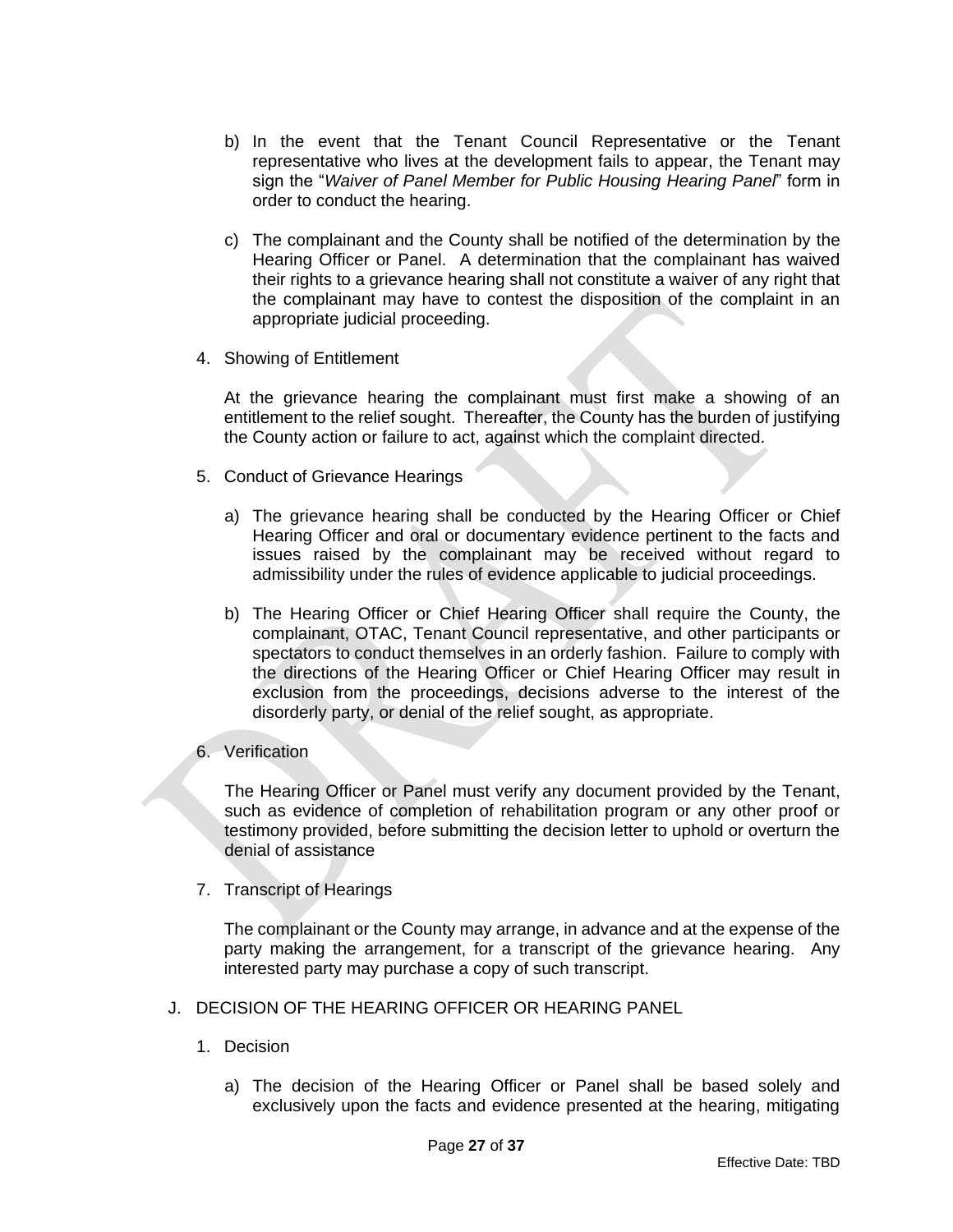circumstances, and upon applicable county and federal regulations and requirements.

- b) Within 14 calendar days of the grievance hearing, the Hearing Officer or Chief Hearing Officer shall prepare the decision in writing and include the reasons for the determination. A copy of the decision shall be sent to complainant. The County shall retain a copy of the decision in the Tenant's lease file or such other folder.
- c) The Hearing Panel must reach a majority decision. However, when members of the Hearing Panel are not in agreement, the Chief Hearing Officer may refer the case to the Director or designee for the final decision, who may request additional information and/or interview with the Tenant, if deemed necessary.
- d) The decision of the Hearing Officer or Panel shall be final. In extenuating circumstances, upon the tenant's written request for review, the Director may modify the decision of the Hearing Officer or Panel. The tenant may request a review by the Director within ten (10) working days from the date of the Hearing Officer or Panel's decision. The Hearing Officer or Panel's decision, however, shall not abridge any other rights the residents have under law.
- 2. Continuing Rights

A decision by the Hearing Officer or Hearing Panel in favor of the County, or which denies the relief requested by the complainant in whole or in part, shall not constitute a waiver of, or affect in any manner whatever, their rights. Nor shall the decision affect in any manner whatever, any rights the complainant may have to a trial or other review in any judicial proceeding which may thereafter be brought in a matter.

3. Copies of Grievance Hearing Decision Letters

Copies of grievance hearing decision letters in addition to any documents or testimony presented at the grievance hearing are kept on file as per State of Florida retention schedules by the Hearing Officer, Chief Hearing Officer, or on site.

#### K. EVICTION ACTIONS

 If a Tenant has requested a grievance hearing in accordance with Section H: PROCEDURES FOR OBTAINING A GRIEVANCE HEARING, the eviction procedure shall be suspended until the Hearing Officer or Panel produces its written decision. If the Hearing Officer or Panel upholds the decision of the County to terminate the tenancy, eviction proceedings may be instituted immediately. If the Tenant fails to quit the premises within the applicable statutory period, or on the termination date stated in the notice of termination, whichever is later, appropriate action brought against them which may require that they pay court costs and attorney fees.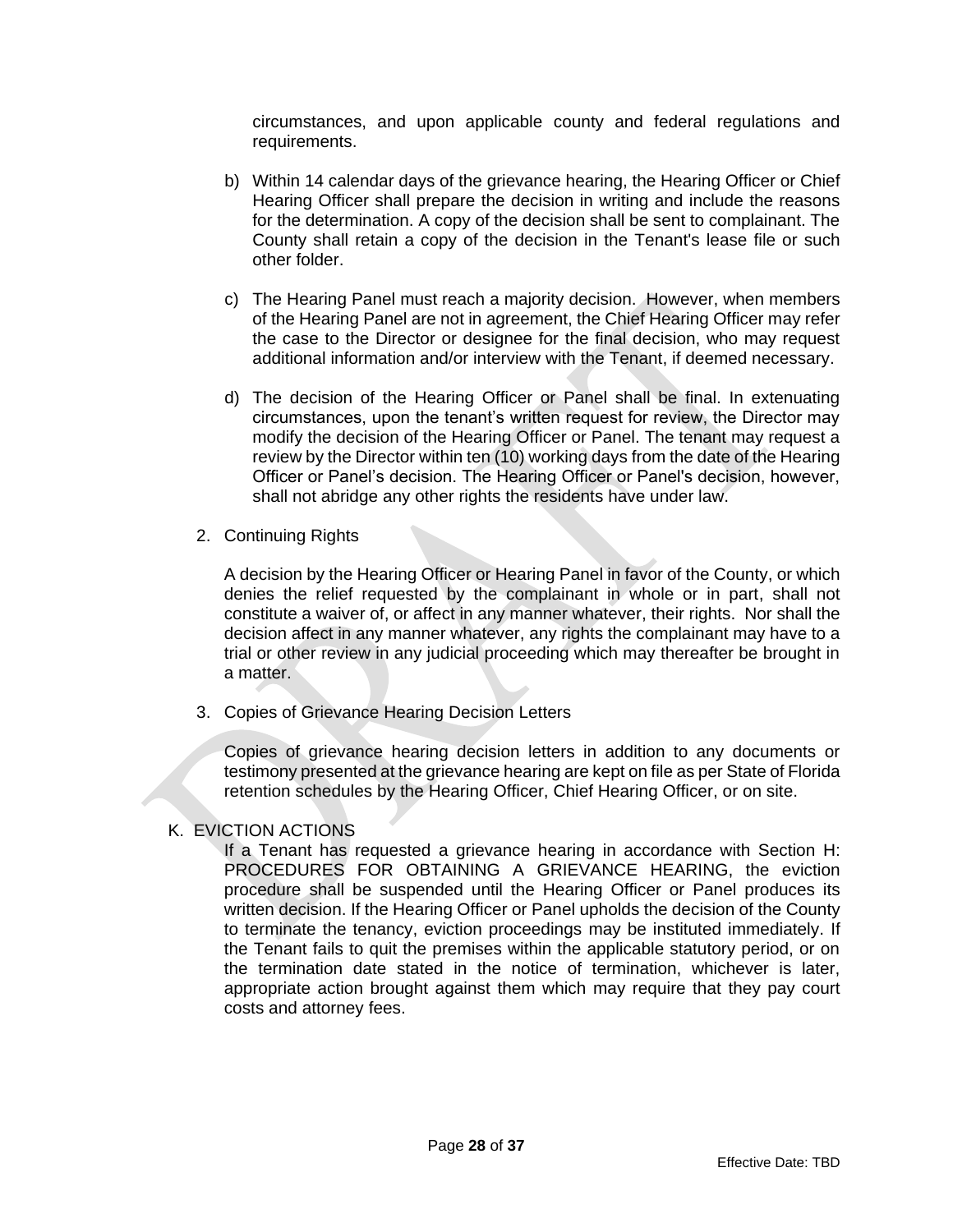# <span id="page-28-0"></span>**XXV. ALTERATIONS POLICY**

#### A. TENANT'S RESPONSIBILITY

Alterations that permanently affect the existing structural layout of the unit including but not limited to the removal or construction of the interior/exterior walls, windows, doors, porches or patios are strictly prohibited. The Tenant may make no other alteration or repairs to the unit unless the Tenant complies with the following requirements:

- 1. Obtains prior written approval from the manager for all alterations.
- 2. Ensures that all work performed conforms to Department specifications and where necessary, performed by a licensed contractor.
- 3. Agrees that all alterations, once installed, become the permanent property of the Department.
- 4. Accepts responsibility for maintaining alterations in accordance with Department standards.
- 5. Accepts responsibility for any damage to Department property as a result of an alteration.

#### B. DEPARTMENT RESPONSIBILITIES

If an alteration has been made without prior written approval from the manager, or if the alteration does not conform to the standards of the Department, the manager will pursue Lease Enforcement procedures.

#### C. PROHIBITED ALTERATIONS

The following alterations are prohibited:

- 1. Fences
- 2. Paneling/wallpaper/adhesive mirrors/wall tiles
- 3. Patios or exterior screening
- 4. Interior/exterior construction or renovations
- 5. Floor tiling (i.e. linoleum, vinyl or ceramic)
- 6. Permanently attached wall-to-wall carpeting
- 7. Stoves
- 8. Locks
- 9. Antennas
- 10. Pools

#### D. AUTHORIZED ALTERATIONS

The following alterations are permitted **only** with written approval from the AMP administrator or designee.

1. Gardens: Gardens must not detract from the appearance of the property and there may be charges to restore the premises to its original condition.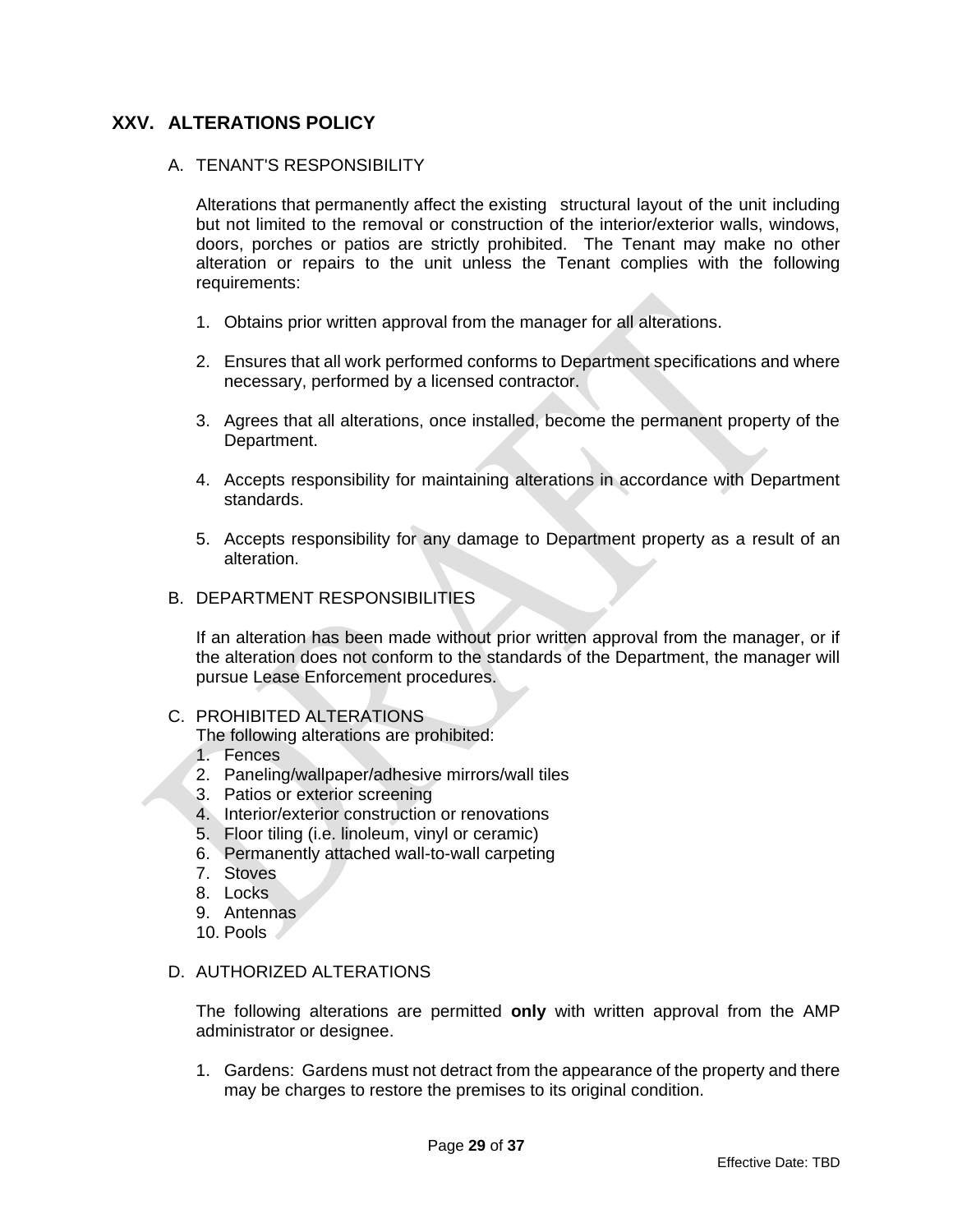- 2. Screen Doors: The screen door must be of a similar design to those installed by management.
- 3. Sheds: Permits must be obtained and the shed must be permanently affixed to the property in accordance with local building code so it is not a danger in the case of storms. Any shed so installed will become a permanent part of the unit in the event the Tenant should move.
- 4. Ceiling Fans: If installed according to specifications provided by the Department and provided there is an existing fixture to accommodate a ceiling fan.
- 5. Cable TV: Installed by a licensed cable company.
- 6. Window Shades: Any damage done to the wall shall be repaired prior to move-out to avoid maintenance charges.
- 7. Venetian Blinds, Mini-Blinds and Vertical Blinds: Any damage done to the wall shall be repaired prior to move-out to avoid maintenance charges.
- 8. Carpeting: Must not be permanently attached. Carpeting should be taped down. Doors cannot be shortened to accommodate carpeting. All carpeting must be removed, and the floor cleaned prior to move-out.
- 9. Wall Pictures and Decorations: Tenants may hang wall pictures and decorations provided no heavy anchoring nails or screws are used. Adhesive wall mirrors or tiles are prohibited. Decals pasted on the walls, doors, windows or refrigerators are also prohibited.
- 10. Interior Painting: Only permitted with prior approval from management. Tenants may request sufficient paint, at no charge to the Tenant, **once every (2) two** years to paint the interior of their unit. The Tenant must use only the paint supplied by the landlord. Any colors other than those provided by the landlord must be approved in writing. The unit should be returned to its original color prior to the Tenant vacating the premises or Tenant will be assessed a charge as appropriate.
- 11. Air Conditioners. Window Units: Only if the development does not have central airconditioning or pop-out holes and if the installation conforms to Department specifications for that development. Personal air conditioning units shall not be installed in the unit's egress window (A window that is required in specific locations in dwelling unit and is intended as an emergency exit of a dwelling unit).
- 12. Pop-out Holes: Only with the prior approval of management and only if the installation conforms to Department and Fire Code specifications for the development.
- 13. Appliances: Tenant-installed refrigerators, freezers, washers and dryers are permitted only with prior written approval of management and only if the unit has appropriate landlord-installed hookups.
- 14. Security Bars: If installed according to local building code by a licensed contractor.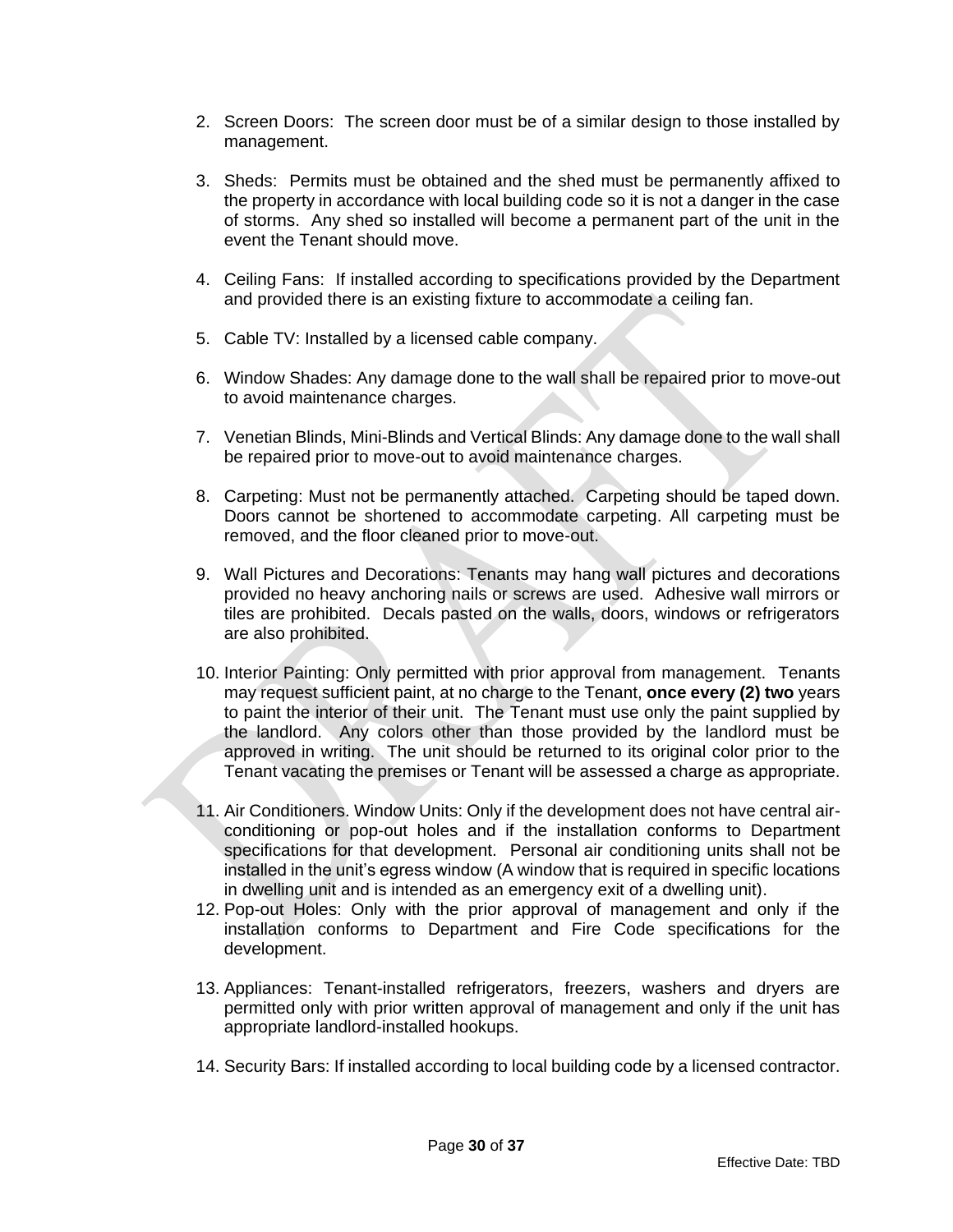#### <span id="page-30-0"></span>**XXVI. GRAFFITI**

Graffiti on County property will not be tolerated. All Tenants and/or employees of the County have the responsibility to report incidents of graffiti by calling the site management office and reporting the address and/or location of the graffiti. The graffiti which appears on development property or equipment must be eliminated promptly.

#### <span id="page-30-1"></span>**XXVII. ABSENCES**

Tenants who will be absent from their unit for more than seven (7) consecutive days must notify the manager in writing prior to the intended absence.

#### <span id="page-30-2"></span>**XXVIII. RETURN (BOUNCED) CHECK CHARGES**

If a Tenant's rent payment check is returned unpaid, or if a direct debit or other payment is found uncollectible, management shall charge the Tenant an administrative fee of \$20.

#### <span id="page-30-3"></span>**XXIX. SMALL-SCALE, IN-HOME BUSINESSES**

- A. The County encourages public housing Tenants to operate home-based businesses. Such businesses do not have to be contrary to the principles of good property management and that the benefits to the Tenant, the community and the Department outweigh several possible negative effects. The community will benefit by having the services offered by the business in the neighborhood. The Department will benefit because the Tenant has a source of income from which to pay rent. The Department encourages self-sufficiency and therefore supports the formation of home-based businesses by Tenants.
- B. In order to allow home-based businesses yet preserve the livability and peaceful atmosphere of its communities, the County shall require any family member who is listed on the lease and desires to initiate a small-scale in-home business to seek written permission from the County by completing the Application for Permission to Start a Home-based Business form before undertaking the business venture. The County will not allow business activity to occur in the dwelling unit until ALL the following conditions are met:
	- 1. Written approval has been received from the County;
	- 2. The Tenant has fulfilled all appropriate federal, state and local requirements to operate the business, including but not limited to obtaining the appropriate licenses, permits etc.;
	- 3. The Tenant signs a Memorandum of Understanding (MOU) with the County within 30 days of receiving written approval from the County; and
	- 4. Establish the business within six months of signing the MOU.

A new application must be submitted if the business is not established within six months of signing the MOU or if the Tenant changes the nature of the business which was approved.

The County reserves the right to determine if the Tenant is compliant with the established MOU and terminate said agreement if the Tenant is not compliant. Upon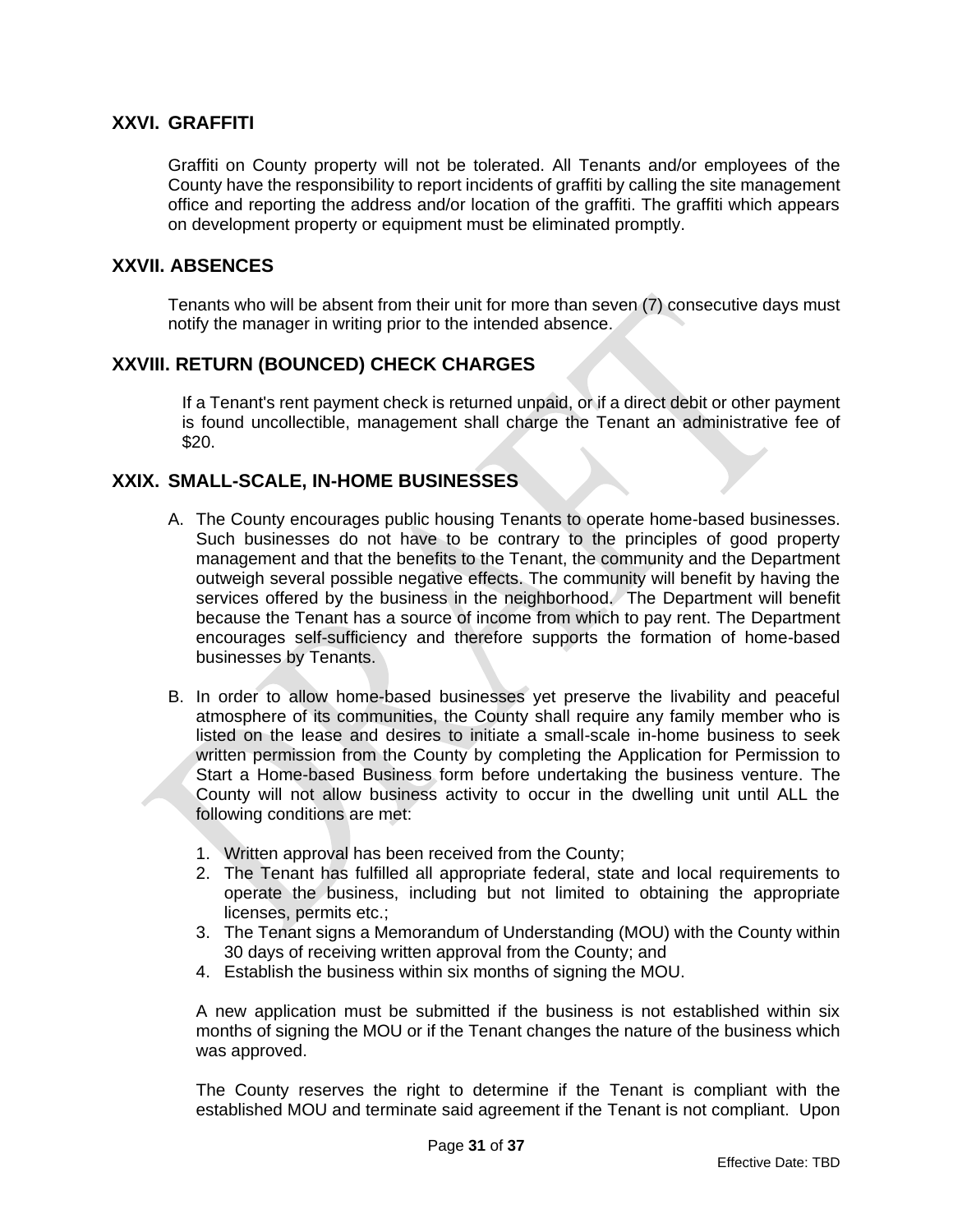termination of the MOU the Tenant must immediately cease and desist to any business activity inside the dwelling unit.

- C. In deciding whether to approve a Tenant's request to operate a small-scale in-home business, the County will consider the following factors, especially in regard to whether the business is incidental to the primary use of the unit as a residence:
	- 1. The amount of traffic (pedestrian and vehicular) the business will generate;
	- 2. Whether the traffic will create problems with neighbors and the extent of the problems;
	- 3. The potential strain of such traffic on the building, grounds, roads or parking area, and environment (e.g. garbage generated, dumping of waste materials);
	- 4. The extent of any noise the business will generate;
	- 5. The degree to which the traffic and noise will disturb the normal atmosphere of the neighborhood:
	- 6. The location of the dwelling where the business will be conducted;
	- 7. The number of dwellings affected by possible adverse effects;
	- 8. The type and size of any equipment necessary for the business;
	- 9. The usage of utilities and who pays for any increased usage;
	- 10. Potential liabilities requiring insurance coverage; and
	- 11. The Tenant has no current or unresolved lease violation notices.
- D. The types of businesses which are generally acceptable as home-based businesses include, but are not limited to:
	- Family day care homes (detailed information on state and local requirements of starting a family day care home is obtainable in the site management office)
	- Sewing and clothes alterations
	- Arts and crafts
	- Book-keeping and accounting
	- Word-processing and secretarial work
	- Cosmetics/hairdressing
	- Writing
	- Telephone sales/telemarketing
	- Tax preparation
	- House cleaning services
	- Specialty cooking and catering
	- Small appliance repairs
- E. Tenants who wish to start a home-based business may request an Application for Permission to Start a Home-Based Business form the AMP administrator or designee who will gladly provide the form and available information regarding the steps that are necessary to begin the process.
- F. Net income (i.e., income less any expenses incurred by the business) received from the operation of a Tenant-owned business are considered earnings and will be included or excluded in the calculation of annual income during annual reexamination according to federal regulations.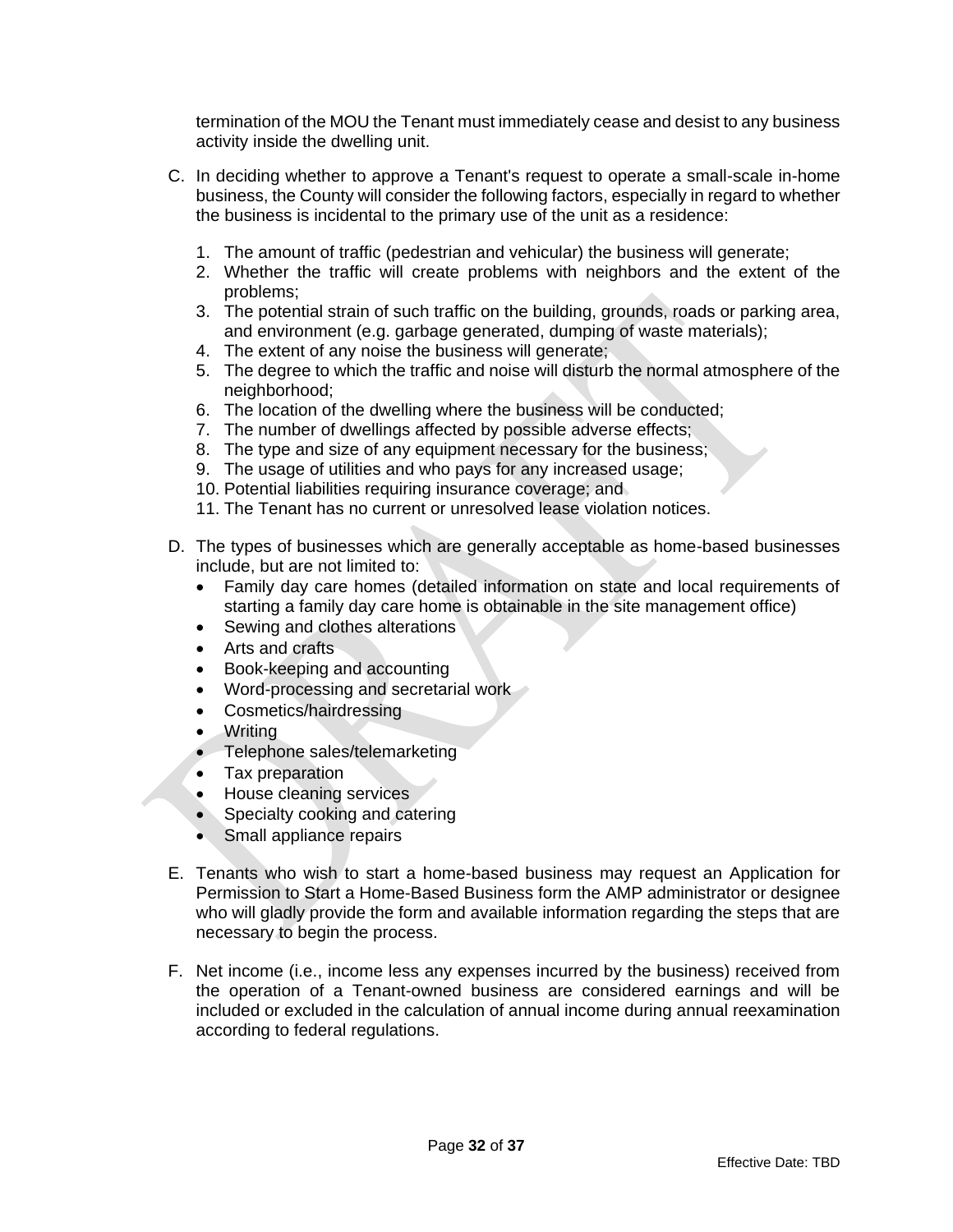# <span id="page-32-0"></span>**XXX. SMOKE-FREE POLICY**

The County has adopted a Smoke-free Policy, which is included as Lease Addendum #3 to the Public Housing Dwelling Lease. Also, the Smoke-free Policy has been added as Appendix V to the Admissions and Continued Occupancy Policy. For each violation of the Smoke-Free Policy the Tenant will receive a fine as shown in Exhibit 1, attached hereto and incorporated herein by reference.

#### *AGREEMENT AND ACKNOWLEDGEMENT*

I/we have read and had the AMP administrator, or designee, explain in full the Community Policies incorporated by reference to my/our Lease. I/We acknowledge receipt of the Community Policies and I/we fully understand all the rules and agree to completely abide by them. I/We realize that failure to comply with the Community Policies is a violation of our Lease and may be grounds for my/our Lease to be terminated.

| Tenant (Head of Household)                  | Date |
|---------------------------------------------|------|
| Spouse (if applicable)                      | Date |
| Family/Household Member (18 years or older) | Date |
| Family/Household Member (18 years or older) | Date |
| Family/Household Member (18 years or older) | Date |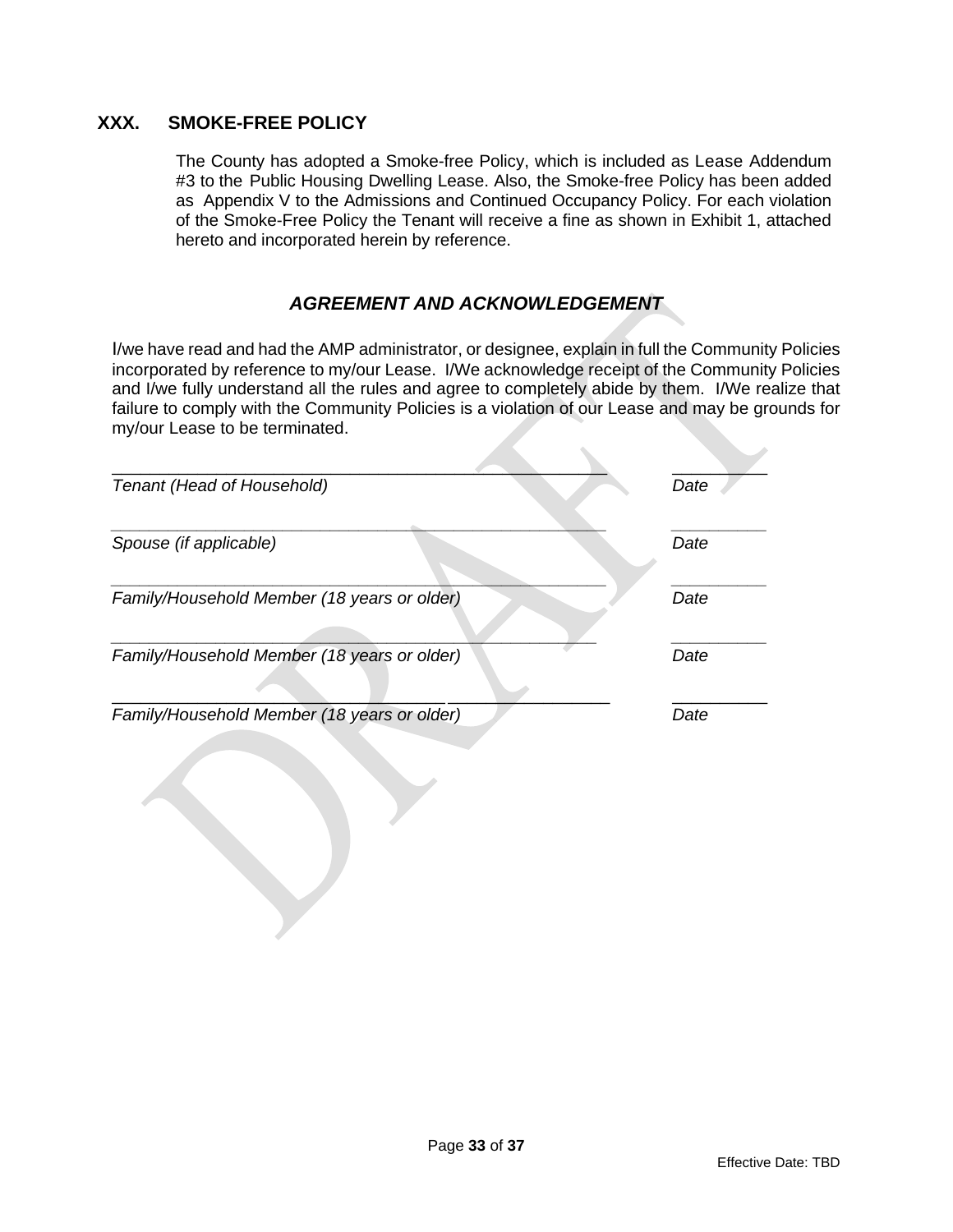#### **MIAMI-DADE COUNTY PUBLIC HOUSING AND COMMUNITY DEVELOPMENT SCHEDULE OF MAINTENANCE CHARGES**

**Any item not listed below will be charged according to Actual Cost.** 

| <b>ITEM</b>                                                                                                                                                                                                                             | <b>CHARGE</b>                                                                            |
|-----------------------------------------------------------------------------------------------------------------------------------------------------------------------------------------------------------------------------------------|------------------------------------------------------------------------------------------|
| <b>SPECIAL CHARGES</b><br>Lockout during office hours<br>Lockout after office hours, weekends, holidays<br>Keys (each additional key)<br>Lock change<br>Return (Bounced) Check Charge                                                   | \$16.00<br>\$80.00<br>\$5.00<br>\$50.00<br>\$20.00                                       |
| <b>MAINTENANCE SERVICES</b><br>Clearing vacancies<br>-clearing out dwelling unit<br>-clean refrigerator<br>-clean stove<br>Grounds cleaning (occupied unit)<br>Remove trash from roof<br>Remove trash from halls or high rise buildings | <b>Actual cost</b><br>Actual cost<br><b>Actual cost</b><br>\$50.00<br>\$50.00<br>\$20.00 |
| <b>REPAIRS AND REPLACEMENTS</b><br>Screen doors (wood)<br>-half screen repair<br>-complete screen door repair<br>-screen door replacement                                                                                               | <b>Actual cost</b><br>Actual cost<br><b>Actual cost</b>                                  |
| Screen doors (steel)<br>-stainless steel screen replacement<br>-door replacement<br>-closer replacement<br>-latch set replacement                                                                                                       | Actual cost<br><b>Actual cost</b><br>\$25.00<br>\$25.00                                  |
| <b>Window screens</b><br>-galvanized steel screen replacement<br>-stainless steel screen replacement (per sq. ft.)<br>-wood or aluminum screen replacement<br>-rescreen galvanized or aluminum screen                                   | Actual cost<br><b>Actual cost</b><br><b>Actual cost</b><br>Actual cost                   |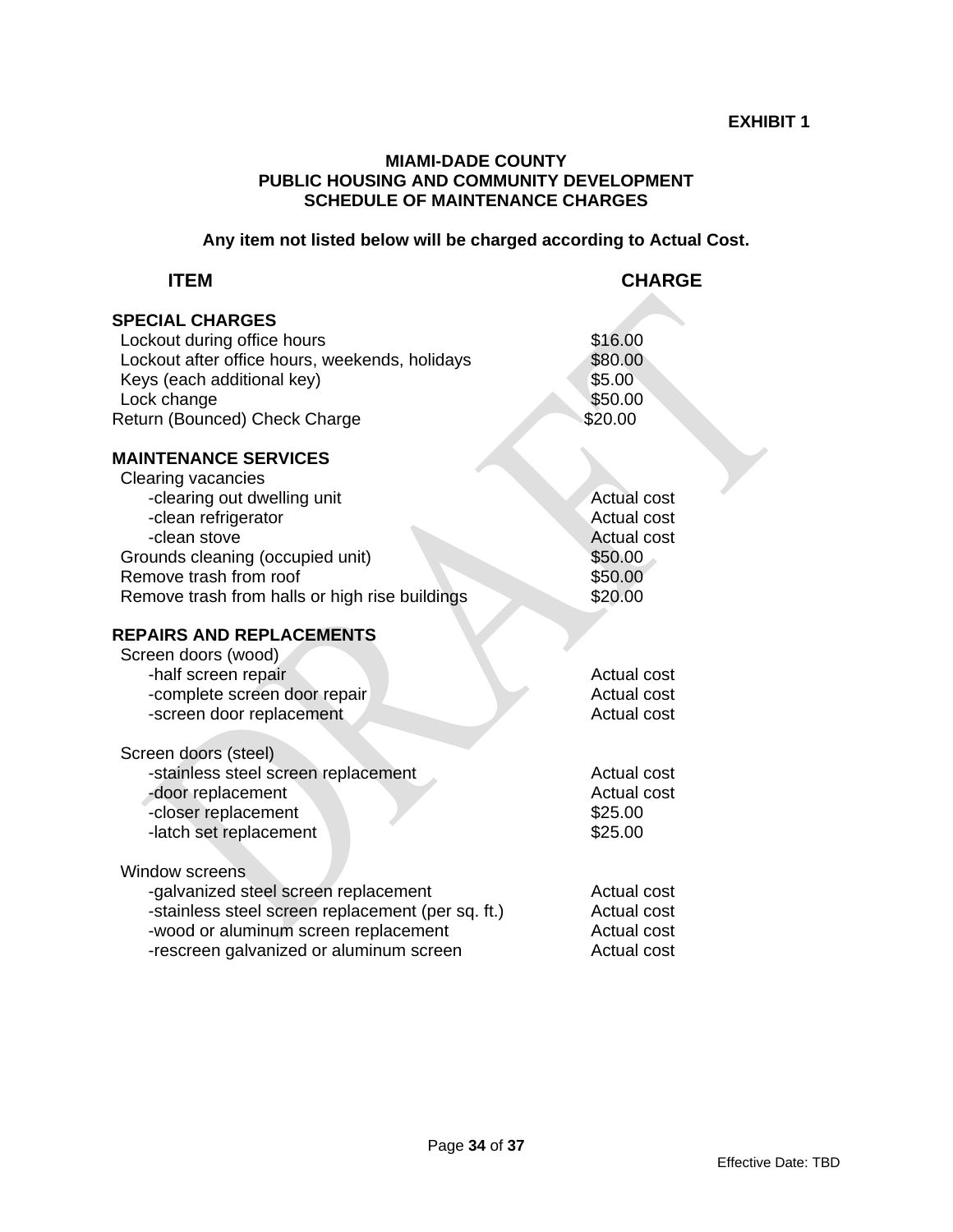#### **MIAMI-DADE COUNTY PUBLIC HOUSING AND COMMUNITY DEVELOPMENT SCHEDULE OF MAINTENANCE CHARGES (Continued)**

**Any item not listed below will be charged according to Actual Cost.**

# **ITEM CHARGE**

| <b>REPAIRS AND REPLACEMENTS</b><br>Glass replacement – window or door (per pane)             | Actual cost                                         |
|----------------------------------------------------------------------------------------------|-----------------------------------------------------|
| Window shades replacement (any size)                                                         | <b>Actual cost</b>                                  |
| Doors (interior/exterior) repaired or replaced<br>Door latch set replacement                 | <b>Actual cost</b><br>Actual cost                   |
| Mail Box replacement                                                                         | <b>Actual cost</b>                                  |
| Smoke detector replacement<br>-battery type<br>-A/C type                                     | \$21.00<br>\$25.00                                  |
| Wall damage and structural repair<br>Sewer line unclog                                       | <b>Actual cost</b><br><b>Actual Cost</b>            |
| Commode<br>-unstopped<br>-reset<br>Commode replacement                                       | \$40.00<br>\$60.00                                  |
| -flush valve type<br>-close valve type                                                       | Actual cost<br><b>Actual cost</b>                   |
| Commode tank replacement<br>Commode tank cover replacement<br>Commode seat replacement       | <b>Actual cost</b><br><b>Actual cost</b><br>\$15.00 |
| Lavatory, sink or shower<br>-unstopped/each apartment<br>-replaced<br>Lavatory or sink items | \$60.00<br><b>Actual cost</b>                       |
| -basket strainer replacement<br>-stopper replacement                                         | \$20.00<br>\$15.00                                  |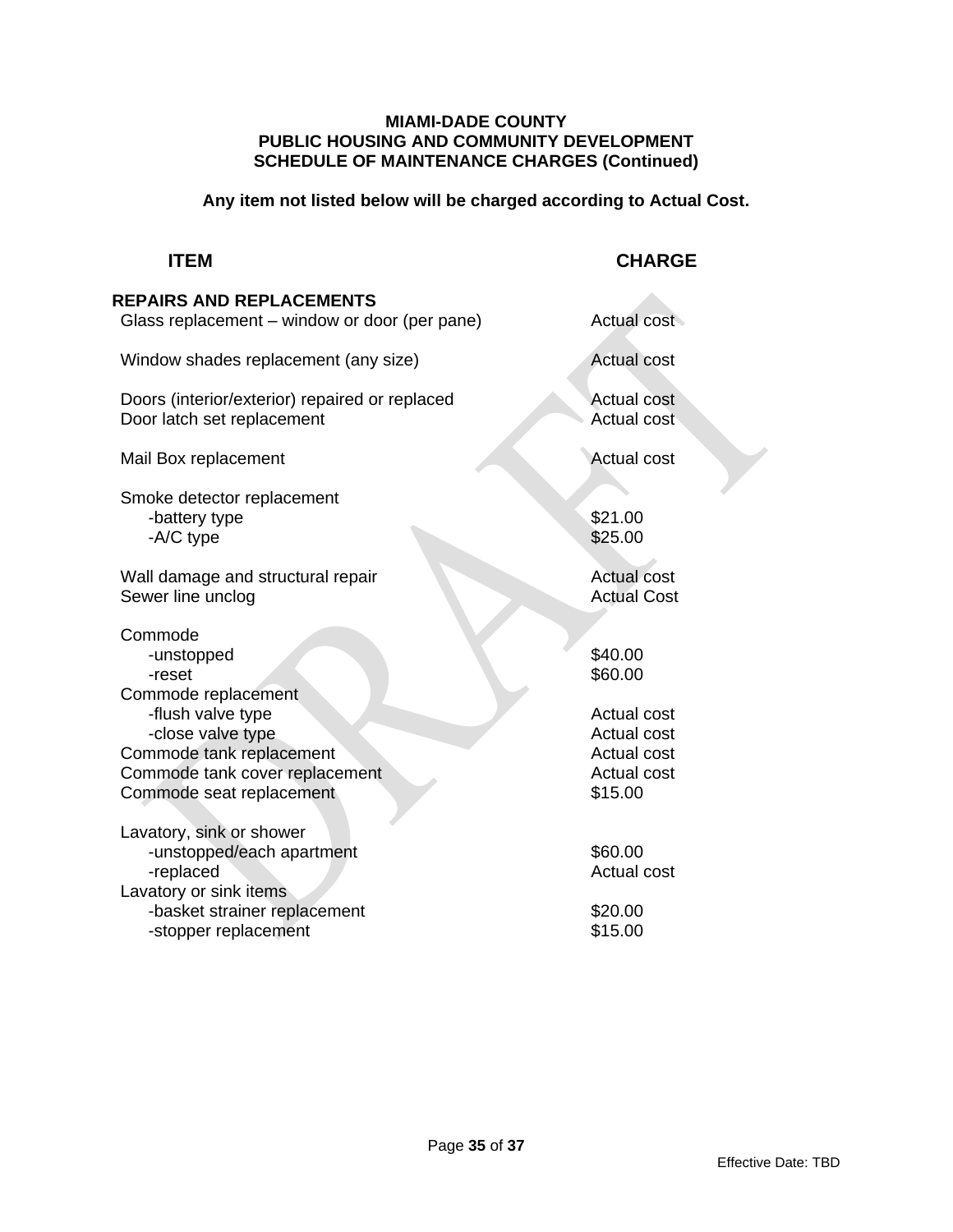#### **MIAMI-DADE COUNTY PUBLIC HOUSING AND COMMUNITY DEVELOPMENT SCHEDULE OF MAINTENANCE CHARGES (Continued)-**

**Any item not listed below will be charged according to Actual Cost.** 

| <b>ITEM</b><br><b>REPAIRS AND REPLACEMENTS</b><br><b>Electrical items</b>   | <b>CHARGE</b>      |  |
|-----------------------------------------------------------------------------|--------------------|--|
| -circuit breaker replacement                                                | <b>Actual cost</b> |  |
| -fuse                                                                       | <b>Actual cost</b> |  |
| -fuse replaced                                                              | <b>Actual cost</b> |  |
| -fustat                                                                     | <b>Actual cost</b> |  |
| -fustat replaced                                                            | <b>Actual cost</b> |  |
| -switch plates or outlet covers                                             | <b>Actual cost</b> |  |
| -thermostats replaced                                                       | <b>Actual cost</b> |  |
| <b>Light Fixture</b>                                                        | <b>Actual cost</b> |  |
| Light bulbs are chargeable and not considered a "normal wear and tear" item |                    |  |
| -regular bulbs replaced                                                     | \$3.00             |  |
| -75 watt                                                                    | \$3.00             |  |
| $-150$ watt                                                                 | \$3.00             |  |
| -fluorescent bulbs                                                          | \$10.00            |  |
| -installation of Tenant-provided bulbs                                      | \$1.00             |  |
| (elderly/handicapped Tenants only)                                          |                    |  |
| Lenses                                                                      |                    |  |
| -incandescent light fixture lens                                            | <b>Actual cost</b> |  |
| -fluorescent light fixture lens                                             | <b>Actual cost</b> |  |
| Refrigerators/ranges                                                        |                    |  |
| -repaired or replaced                                                       | Actual cost        |  |
| -ice tray replacement                                                       | \$10.00            |  |
| -vegetable crisper replacement                                              | \$18.00            |  |
| -crisper tray cover replacement                                             | \$14.00            |  |
| -range knob                                                                 | \$10.00            |  |
| burner elements (oven & top burner)                                         | Actual cost        |  |